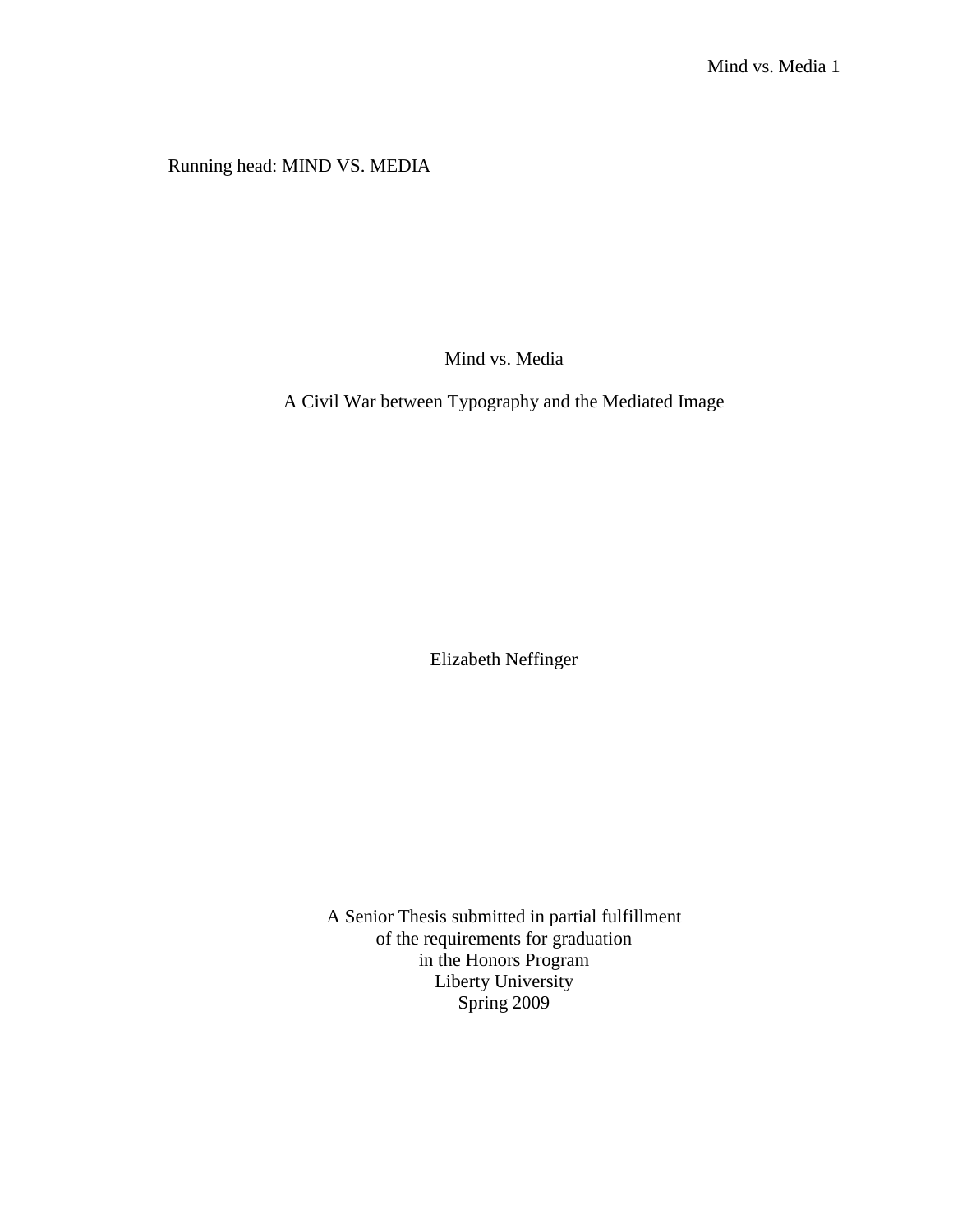Acceptance of Senior Honors Thesis

This Senior Honors Thesis is accepted in partial fulfillment of the requirements for graduation from the Honors Program of Liberty University.

> \_\_\_\_\_\_\_\_\_\_\_\_\_\_\_\_\_\_\_\_\_\_\_\_\_\_\_\_\_\_ Stacy Cannon, M.F.A. Thesis Chair

> > Stuart Schwartz, Ph.D. Committee Member

\_\_\_\_\_\_\_\_\_\_\_\_\_\_\_\_\_\_\_\_\_\_\_\_\_\_\_\_\_\_

\_\_\_\_\_\_\_\_\_\_\_\_\_\_\_\_\_\_\_\_\_\_\_\_\_\_\_\_\_\_ Rebecca Gibson, M.A. Committee Member

\_\_\_\_\_\_\_\_\_\_\_\_\_\_\_\_\_\_\_\_\_\_\_\_\_\_\_\_\_\_ Brenda Ayres, Ph.D. Honors Director

\_\_\_\_\_\_\_\_\_\_\_\_\_\_\_\_\_\_\_\_\_\_\_\_\_\_\_\_\_\_ Date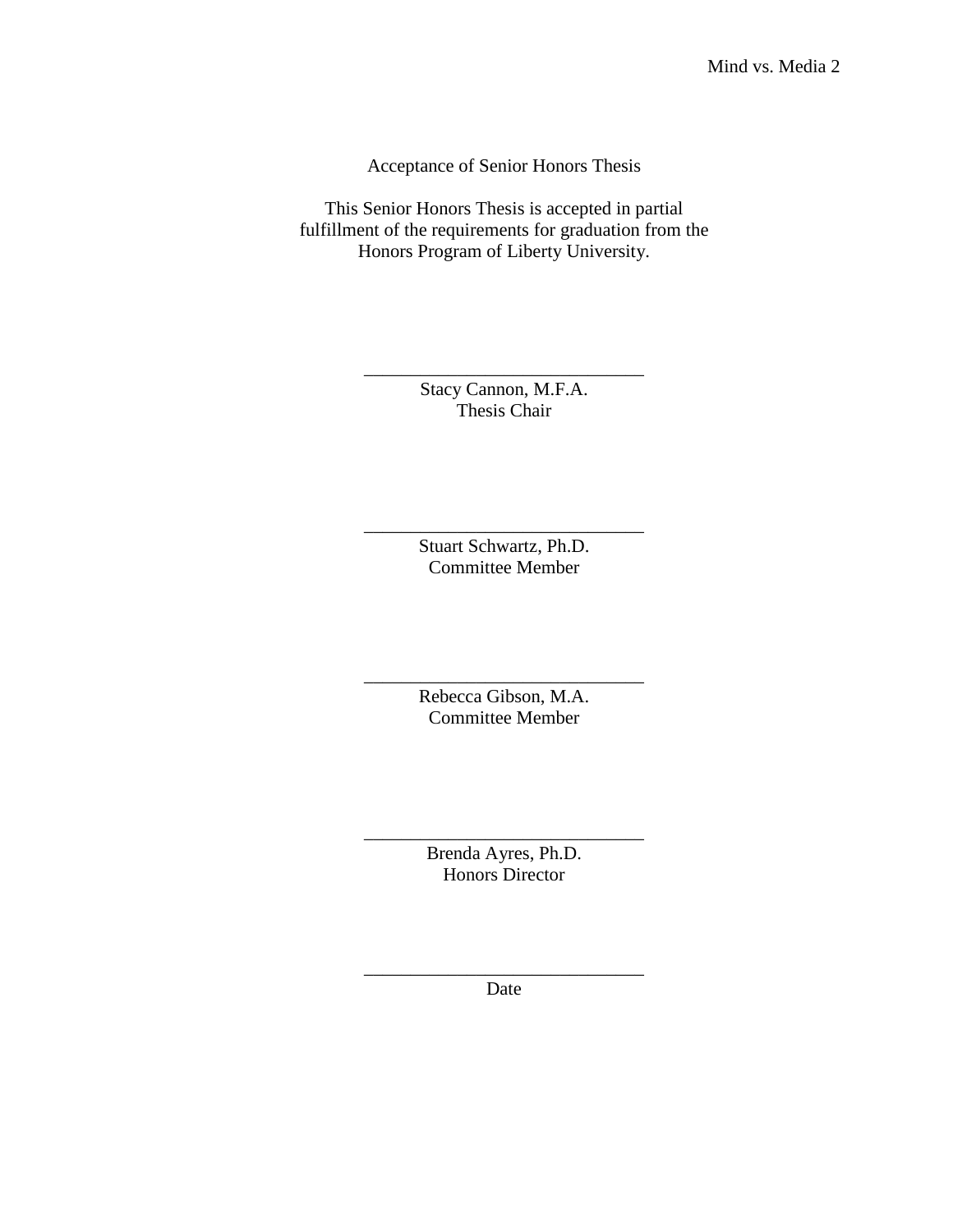#### Abstract

*"In every tool we create, an idea is embedded that goes beyond the function of the thing itself." (Neil Postman)* 

The past thirty years have marked the start of a new kind of civil war in our digitally powered American society. There is a deep chasm between the cry for the lost art of typography and the mediated power of the Image. We are a culture battling a war in our own heads, attempting to assimilate Images without replacing the need for a written text.

This thesis will argue that the mediated Image is not a death sentence to critical thinking; rather it is an undeniable, inescapable power that can be used to positively influence our culture. It will research the history of fear found in many revolutionary novelists and theorists, and how that fear has gone beyond the point of being a warning symbol, becoming a paralyzing lamentation for the lost art of the past.

It will ultimately answer the nagging question of our present society: Has the rise of the mediated Image replaced the written text and its requirement to digest information in rational and analytical manner?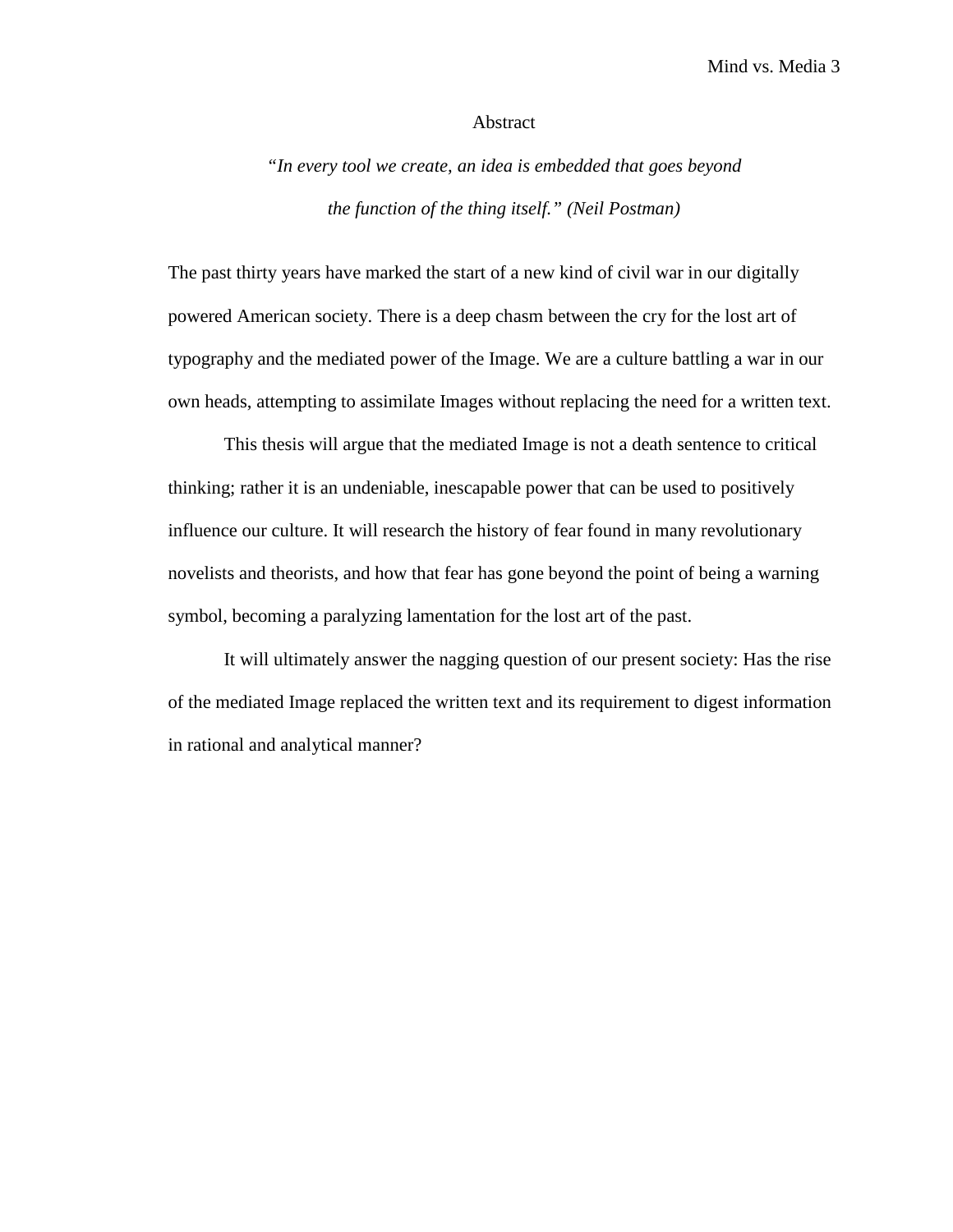## A Civil War between Typography and the Mediated Image

## A Lamentation For Typography

### *What is Typography?*

The most basic definition states: "The design, or selection, of letter forms to be organized into words and sentences to be disposed in blocks of type as printing upon a page" (Typography, 2009). Beginning with the primitive form of hieroglyphics carved into stone tablets and empowered by Gutenberg's invention of the printing press in 1439, the process of typography has revolutionized the world in the distribution of knowledge. Perhaps most significantly important to the argument of this thesis, is the affect that typography has had on American government, culture, and worldview. Neil Postman once stated: "For two centuries, America declared its intentions, expressed its ideology, designed its laws, sold its products, created its literature and addressed its deities with black squiggles on white paper. It did its talking in typography, and with that as the main feature of its symbolic environment rose to prominence in world civilization" (2005, p. 63). With the help of the written word, men were able to document and preserve philosophy, scientific theories, religion, politics and declarations of independence. *Plato's Mimesis* 

Dating back to 427 B.C., men have feared that a day would come when the need for typography would be replaced. This fear was based on the theory that the image would destroy mankind's ability to reason and think analytically. The first to document and recognize the impact that images would have on the written word was Plato, one of the greatest philosophers that ever walked the earth. He understood that mankind's ability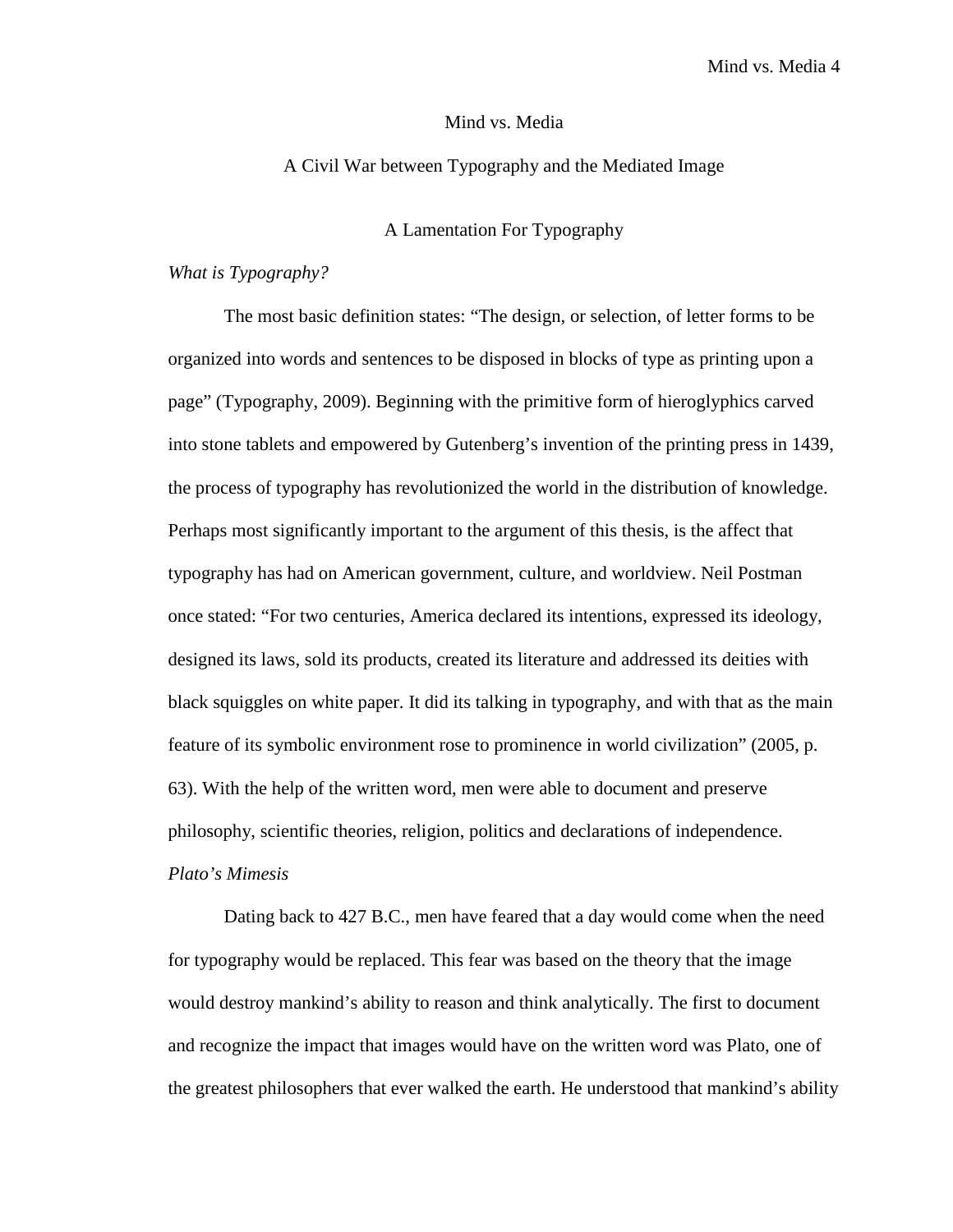to document his thoughts, which is the wonder of the written language, would be the birth of philosophy: "Writing freezes speech and in so doing gives birth to the grammarian, the logician, the rhetorician, the historian, the scientist − all those who must hold language before them so that they can see what it means, where it errs, and where it is leading" (Postman, 2005, p. 12). A written text calls for the ability to criticize, dissect, and ponder on the words and worldviews of the human race.

In stark contrast to the enlightenment of the written word, Plato perceived art as merely an imitation of the real Form and believed that as an imitation it distracted its viewer from the truth of the original Form: "According to this theory, since art imitates physical things, which in turn imitate the Forms, art is always a copy of a copy, and leads us even further from truth and toward illusion. For this reason, as well as because of its power to stir the emotions, art is dangerous" (Clowney, 2008, para 5). Plato defined art as *mimesis,* which basically means *imitation:* "The perpetration of mimesis is the creation of illusion and, consequently, the distortion of reality. The effect of this illusion and distortion, he says, is to hobble the *logistikon* of the soul—our capacity to measure, number, and weigh that which is real and undistorted" (Allert, 1996, p. 31). Based on this idea, Plato concluded that the mimetic artist endangered the human soul by tempting it lean on the emotions that aesthetics draw from. Plato declared that anyone interested in the truth must study philosophy, the art of wisdom. Because artistic images stand merely as a representational form of truth they ultimately draw the viewer farther away from pure knowledge and wisdom.

As a philosopher, Plato's epistemology is understandable. Because philosophy is the pure pursuit of wisdom, anything that threatens that pursuit could logistically be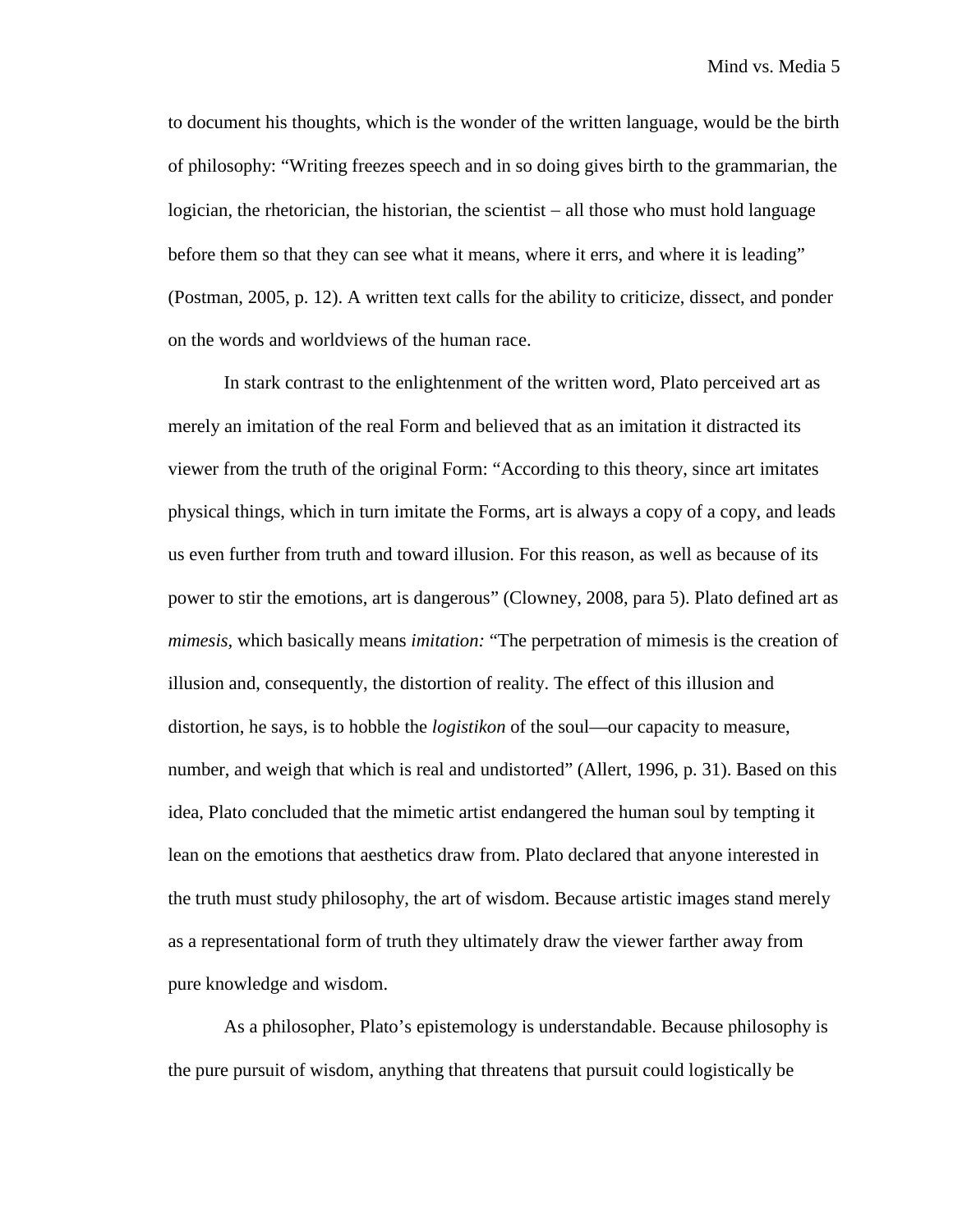considered dangerous: "Since accurate understanding is a principle goal of philosophy, and since mimesis is held to hamper accurate understanding, it could hardly be seen as anything other than a stumbling block to the philosophic life" (Allert, 1996, p. 31). Although his theories were disputed and rebuked for hundreds of years afterwards, Plato's mimesis laid the groundwork for the fear that would come with the age of technology at the turn of the twentieth century.

## *Soma: the Aldous Huxley Theory*

In 1932 revolutionary novelist Aldous Huxley wrote a fictitious tale that became remarkably accurate with time. His frightening novel *Brave New World* called America to examine what the new phenomenon of technology and the mediated image would do to the American mind. At the time, Huxley was merely envisioning an extreme magnification of what he saw in the culture surrounding him:

In 1931, when *Brave New World* was written, I was convinced that there was still plenty of time. The completely organized society, the scientific caste system, the abolition of free will by methodical conditioning . . . these things were coming alright, but not in my time, not even in the time of my grandchildren. The prophecies made in 1931 . . . has emerged from the safe, remote future and is now awaiting us, just around the next corner. (1958, pp. 237-238)

 It was impossible to imagine how close to the mark he would actually hit. As the written word became increasingly vague, conceptual theorists began to dive deeper into the issues that the novel addressed.

Huxley mourned over the death of typography by the hands of the people. He directly pointed out that not only had typography been lost, it had been replaced by our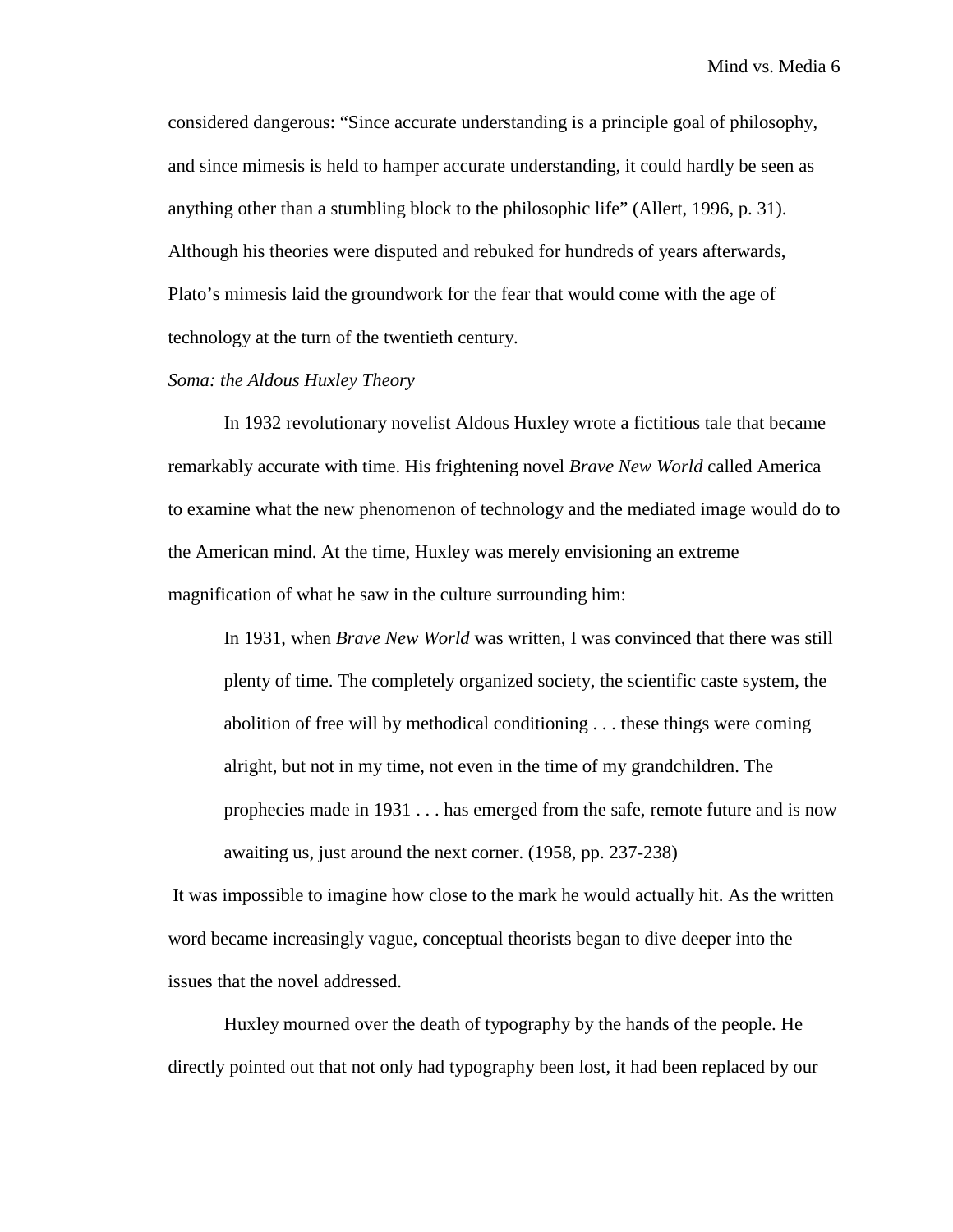love for entertainment and the mediated Image: "Huxley feared that the truth would be drowned in a sea of irrelevance . . . tyranny failed to take into account man's almost infinite appetite for distractions" (Postman, 2005, p. xx). This concept can be most clearly seen through the usage of the drug *Soma* in the novel. The characters of *Brave New World* digested the Soma pill whenever they felt human emotion. It acted as a desensitizer and took them on *vacations*, which can be best understood as what a modern drug user would call a *trip*. It allowed them to travel away from reality into a feel good world where they did not have to deal with the struggles and trials of life: "And if ever, by some unlucky chance, anything unpleasant should somehow happen, why, there's always soma to give you a holiday from the facts" (Huxley, 1998, p. 36).

Although Soma is a modern day drug used as a muscle relaxant, there is no direct reference between this drug and Huxley's theory. So where does the idea of Soma come from? Soma is actually a "leafless East Indian vine; its sour milky juice formerly used to make an intoxicating drink. Personification of a sacred intoxicating drink used in Vedic ritual" (Soma, 2009). Soma is also sometimes used as an alternate name for the human body. Therefore, the word actually embodies a double meaning: an intoxicating religious substance and the human body. Considering this basic definition, it is apparent that Huxley intentionally chose the word Soma to define the characteristics of the uses of his drug creation.

Consequently, there is a deeper idea that Huxley embedded in the usage of the Soma drug. He used it as a representation of the instant gratification of the media and entertainment. A tool to dull the senses and the ability to think introspectively, Soma implied that the control of technology reached beyond the emotions to control people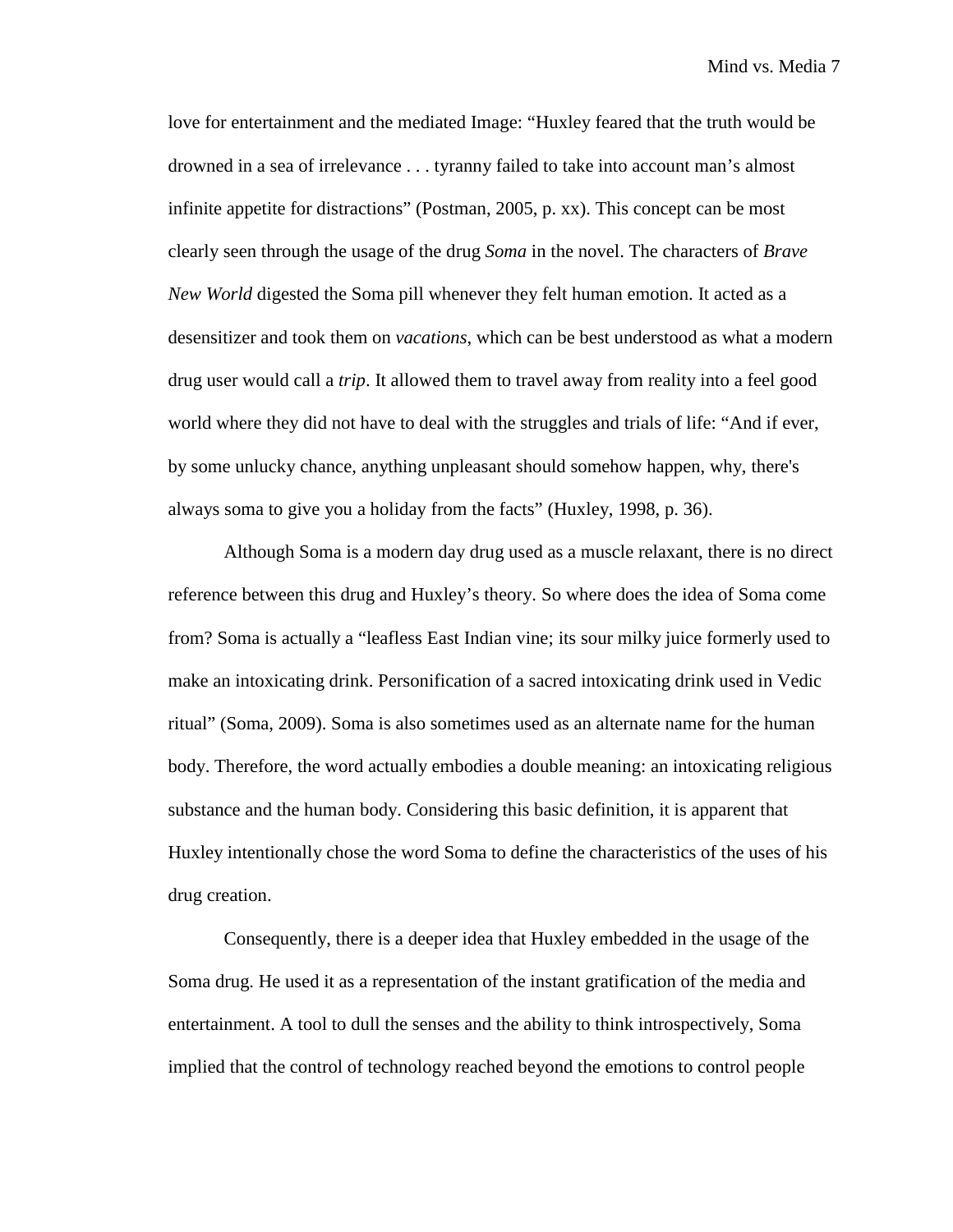both physically and biologically. It provided an empire of the *feelies*, a superficial world where the intellect was destroyed in response to a mediated society. Huxley stated:

Linda got her soma. Thenceforward she remained in her little room . . . in bed, with the radio and television always on, and the patchouli tap just dripping, and the soma tablets within reach of her hand - there she remained; and yet wasn't there at all, was all the time away, infinitely far away, on holiday; on holiday in some other world, where the music of the radio was a labyrinth of sonorous colours, a sliding, palpitating labyrinth . . . where the dancing images of the television box were the performers in some indescribably delicious all-singing feely. (1958, p. 92)

Soma, embodying many of the negative qualities of the media, emphasized Huxley's fear of what would happen to the individual's pleasure seeking mind. He strongly believed that only the written text allowed for the ability to think independently. When the eye views words, it views its content alone, which gives a person the ability to decipher the information for himself. In contrast, the televised image holds no such restraint on the mind. It allows its viewer to gather in a throng of people and become subject to *herd mentality*, ultimately losing the ability to decipher information and becoming lost in the image and opinions of others. Huxley stated: "Christ promised to be present where two or three are gathered together. He did not say anything about being present where thousands are intoxicating one another with herd-poison" (1958, p. 275).

Huxley's continued his discussion in *Brave New World Revisited* through what he called the *Great Abbreviators*. He used this phrase to describe a society that continuously shortens their attention span and intake of information through the media. Huxley wrote: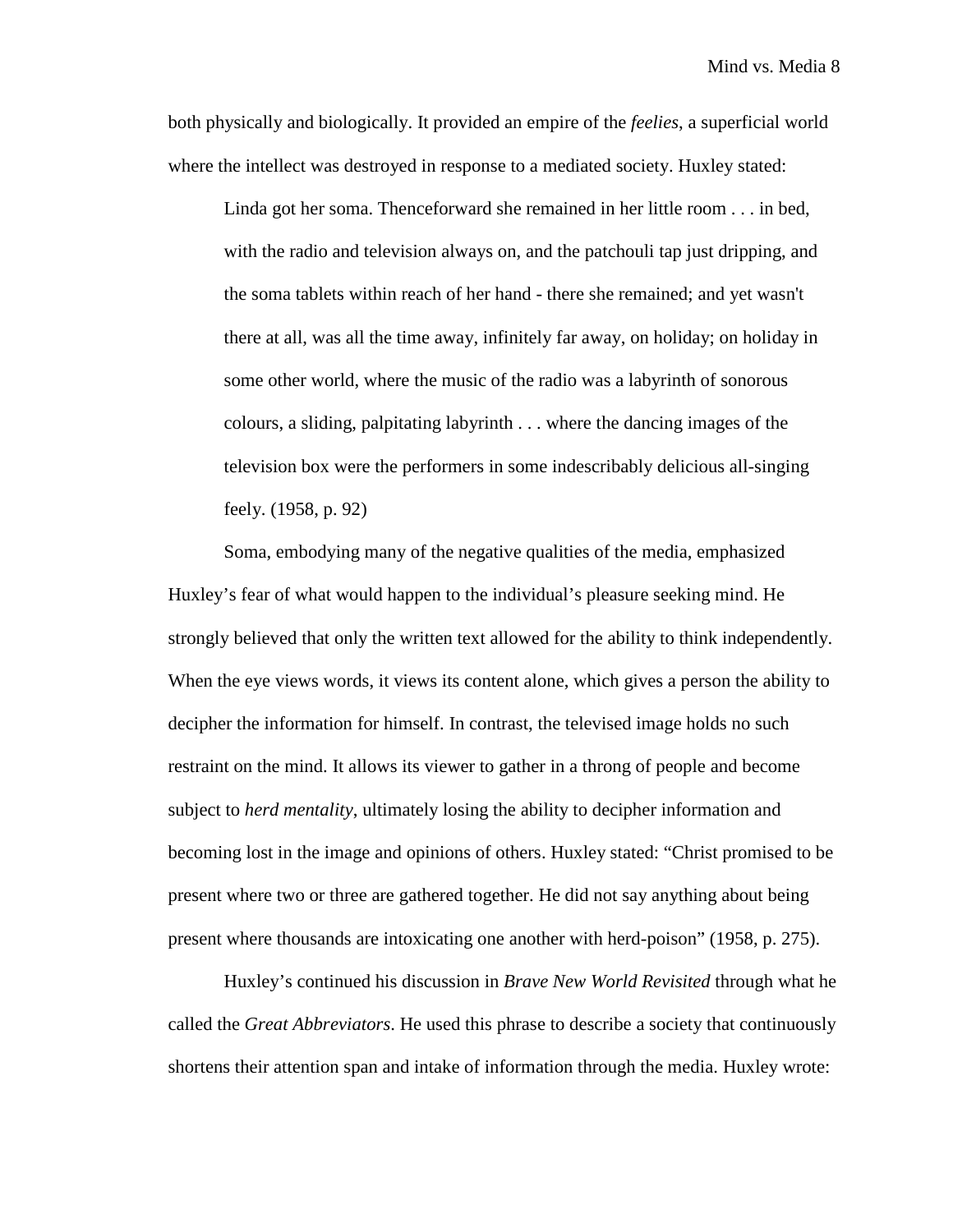"The soul of wit may become the very body of untruth. However elegant and memorable, brevity can never, in the nature of things, do justice to all the facts in a complex situation" (cited in Postman, 2005, p. 6). His ideas and beliefs about the retardation of the abbreviated computerized mind marked the beginning of a whole new study in the field of communication theory: "The contemporary propagandist can make use of the television to broadcast the image . . . thanks to the technological process, Big Brother can now be almost as omnipotent as God" (Huxley, 1958, p. 270).

#### *Orwellian Nightmares*

In accordance with Huxley's fear, 1948 saw the arrival of Big Brother when George Orwell penned his revolutionary novel *Nineteen Eighty-four.* In the novel, Orwell predicted a society of complete government control; a civilization without the means to attain any information outside what *Big Brother* (the government) instituted. This was clearly stated through the actions of the protagonist, Winston Smith. The first chapter of the novel describes Winston committing a *Thought Crime* by making a fatal decision to keep a journal of his thoughts, which immediately made him a threat to his society. Orwell wrote:

The thing he was about to do was to open a diary . . . if detected it was reasonably certain that it would be punished by death . . . He dipped the pen into the ink and then faltered for just a second. A tremor had gone through is bowels. To mark the paper was a decisive act. (2003, p. 6-7)

The act of the human mind dictating through a pen on paper immediately brought enlightenment and set Winston Smith aside from the robotic human behavior of his peers.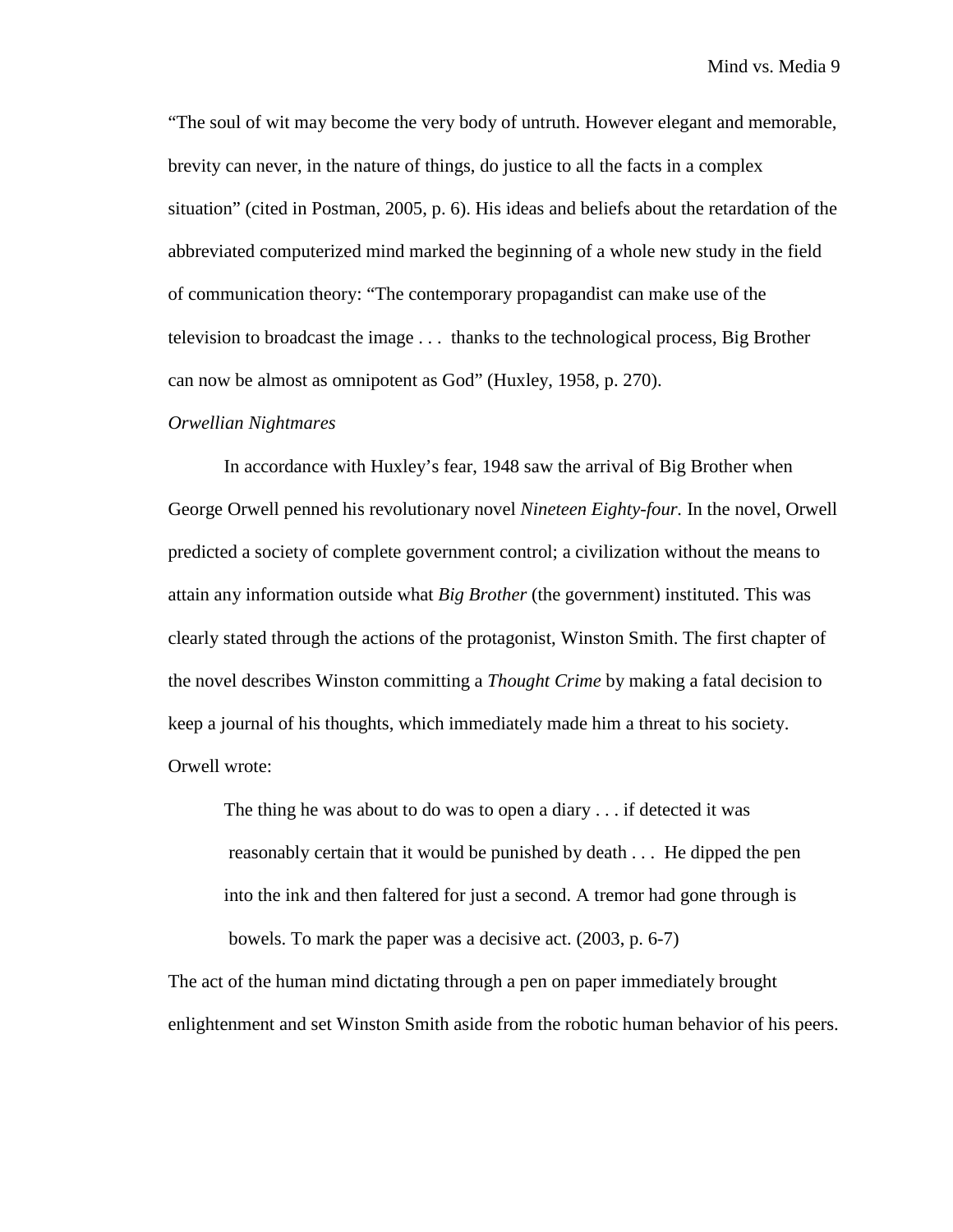It was in the simple act of writing and reading that found the demise of Smith and spoke volumes about what the loss of a pen and paper would do to American individualism.

Through Winston's written act of rebellion, Orwell predicted what he believed would be the future of our fast paced technology. It was a mind-blowing concept for the world of 1948. What would the world be like without the written word, and what would be the consequences of the mind when a word is substituted for an image? It was a scary idea and an instrument of illumination for the power of typography:

 In Orwell's writing, the degeneration of language itself becomes a metaphor for squandered gains, carelessness and the unconscious rush of the herd toward the edge of a cliff. His humanity compelled him to warn us and to fight against it, but the genius and tragedy of his vision was its prophecy. (Price, 2008, para. 8)

Orwell and Huxley's fear were so compelling that it has been taught as a revolutionary hypothesis towards the function of the mediated image. Many theorists used their ideas as the basis for new communication models, but no one took it more to heart than Neil Postman in his political novel: *Amusing Ourselves to death.* 

#### *Typographic America (Neil Postman)*

In 1985, building off the groundwork of the fear of men like Plato, Orwell and Huxley, Neil Postman published *Amusing Ourselves to Death*, a lamentation for the loss of typography and an outcry against the mediated and televised Image. In his novel, Postman made a strong argument for a traditionally literate America. He called America to remember that ninety-five percent of the men aboard the Mayflower were literate and that during the nineteenth century many Europeans traveled to America and marveled at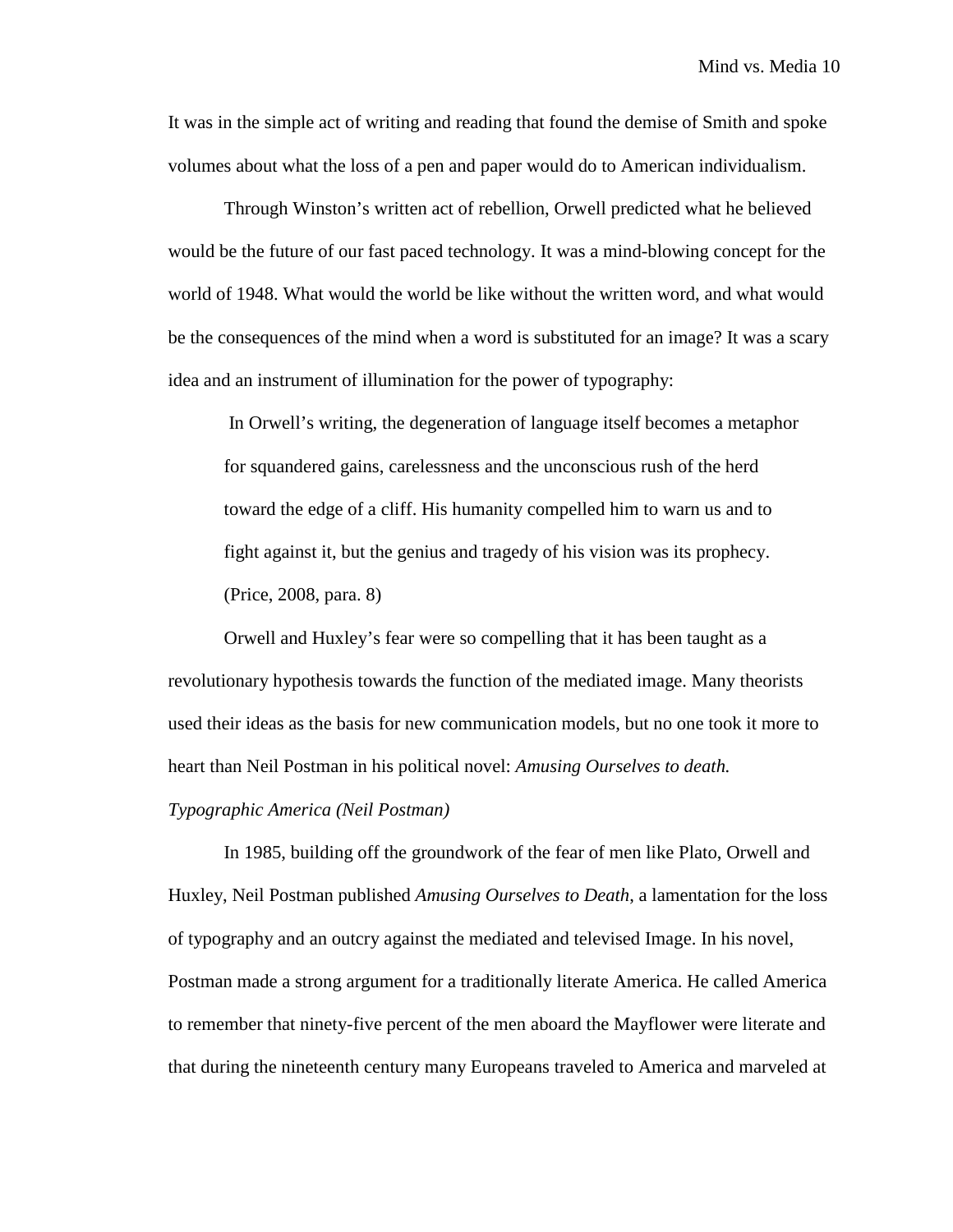its literacy and printing tradition. There was a day, back in 1842, when Charles Dickens was received with the comparison of a modern day celebrity. There also was a time when the American people could not get enough of Harriet Beecher Stowe's *Uncle Tom's Cabin* which was estimated to have sold over 350,000 copies in its first year of publication.

 In agreement with Martin Luther, the man who famously nailed his 95 Theses to the door of the church, Postman pointed out that printing was:

God's highest and extremist act of Grace, whereby the business of the gospel is driven forward . . . Print made a greater impression than actual events . . . To exist was to exist in print: the rest of the world tended gradually to become more shadowy. Learning became book-learning. (2005,

pp. 32-33)

Thanks to the printing of the written word, America developed into an intellectual nation. They became a people who would read in every leisure moment they had; who would sit through hours of political lectures and then debate what they had heard for long afterwards. Consequently, whole events were centered around receiving written and orated information.

 Postman strongly declared that we had lost the tradition of our past, and the result was the ultimate disintegration of the mind's ability to think in abstract terms: *"*We might even say that America was founded by intellectuals, from which it has taken us two centuries and a communication revolution to recover." (2005, p. 41) He blamed the rise of computer mediated communication as the reason we were no longer taking the time to read books and buy newspapers, and claimed that it had diluted the intellect of the nation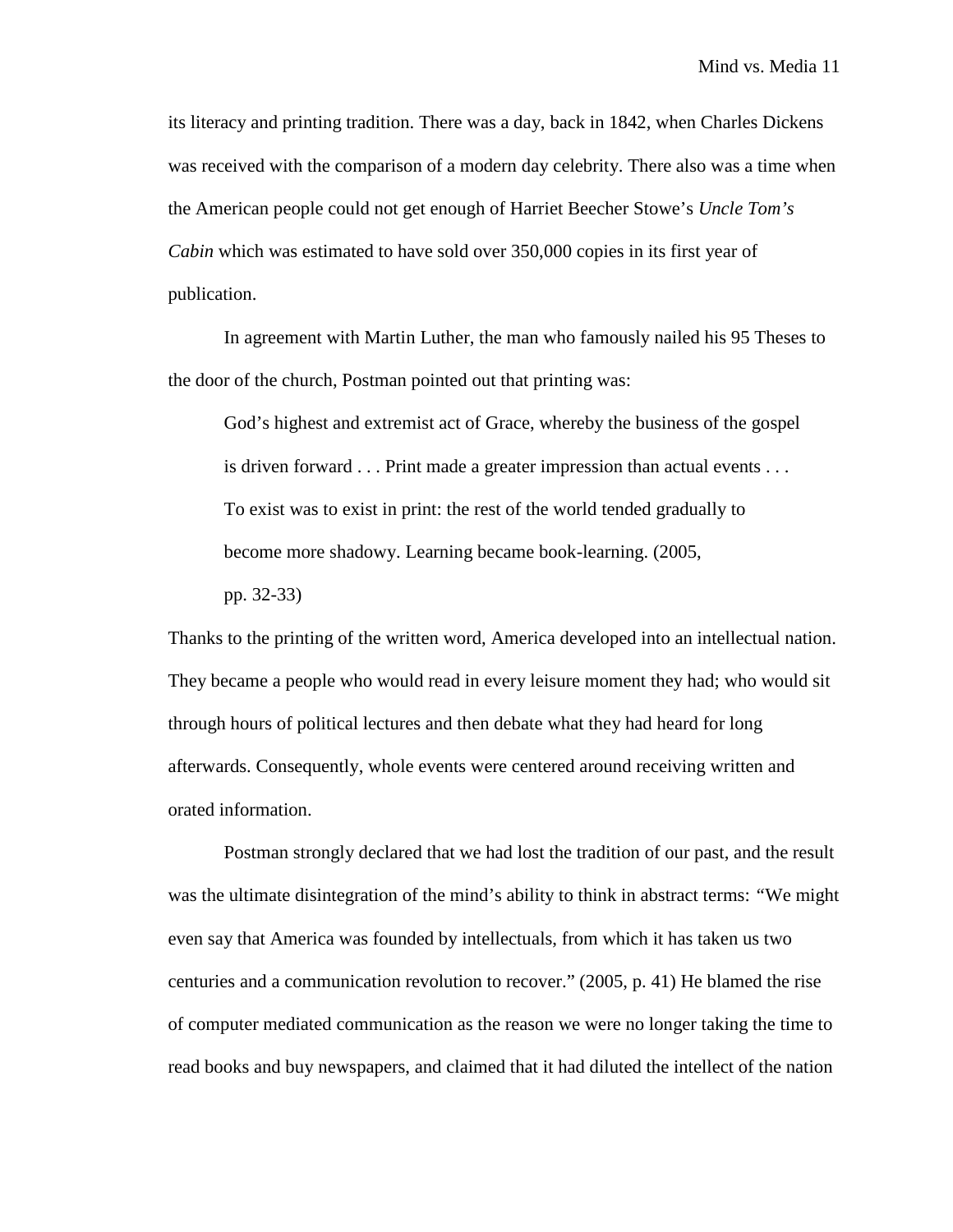as a whole: "The form in which ideas are expressed affects what those ideas will be" (2005, p. 31). The ultimate form, Postman believed, being the written and printed word:

 Whenever language is the principle medium of communication – especially language controlled by the rigors of print – an idea, a fact, a claim is the inevitable result . . . meaning demands to be understood. A written sentence calls upon its author to say something, upon its reader to know the import of what is said. (2005, p. 50)

Postman believed that the demands of the image lacked those qualities because it cannot allow for its reader to digest or criticize, but only to look and receive.

Postman termed the age of typography as *The Age of Exposition*: Exposition is a mode of thought, a method of learning, and a means of expression. Almost all the characteristics we associate with mature discourse were amplified by typography, which has the strongest possible bias towards expression: a sophisticated ability to think conceptually, deductively and sequentially; a high valuation of reason and order; an abhorrence of contradiction; a large capacity for detachment and objectivity; a tolerance for delayed response. (2005, p. 63)

Characteristics of a mind formed by the written and printed word were obvious, and thanks to typography, the greatest time of American reason heightened at the revolution of the written word: "The process encourages rationality; that the sequential, propositional character of the written word foster the . . . analytical management of knowledge" (Postman, 2005, p. 51).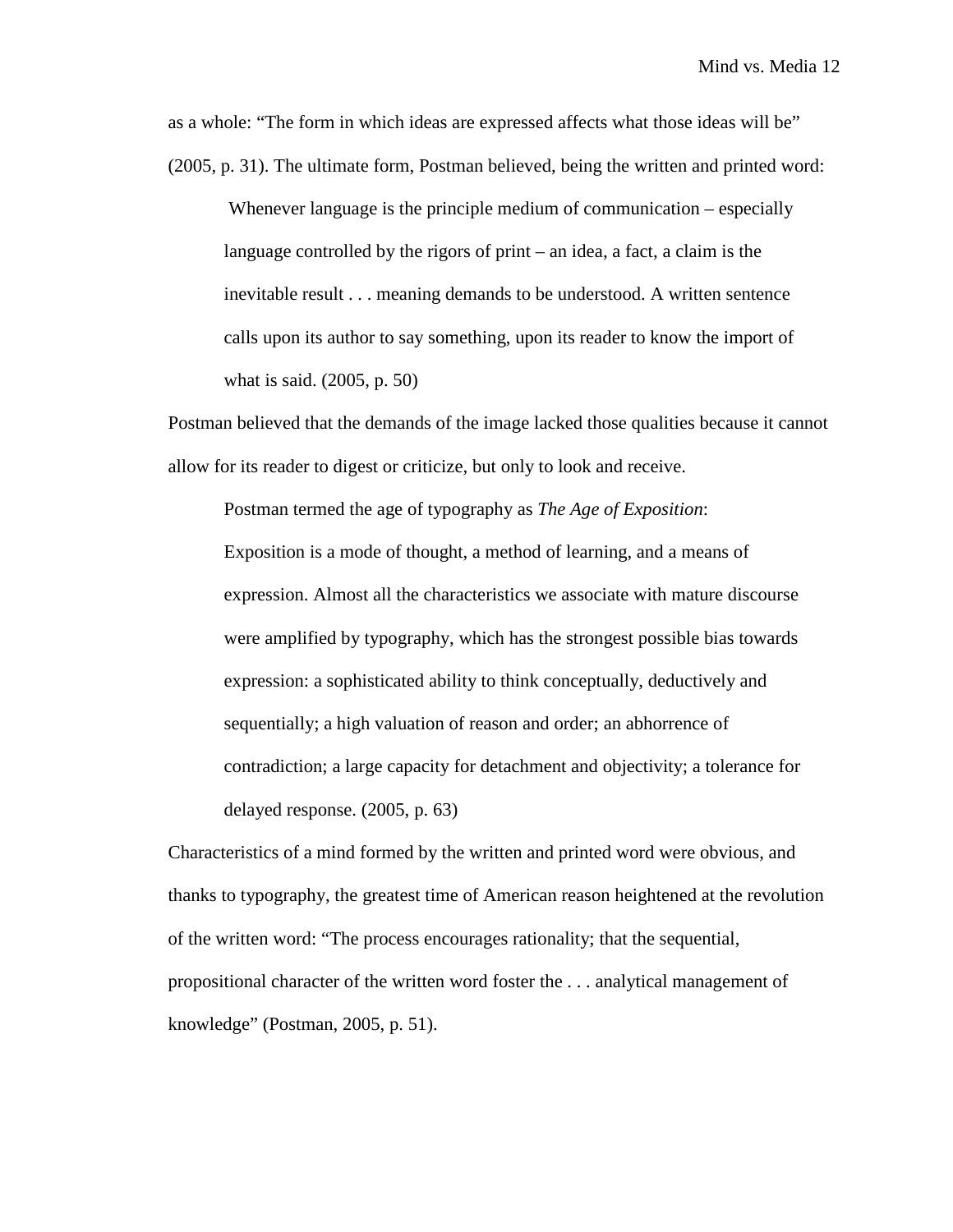The decline of the printed word was marked by the year 1890, when typographic advertising gave way to taglines, slogans, buzz words, jingles and banners that simplified language in order to quickly grab the attention of the general public. The advertisements of the eighteenth century assumed that the general public would be able to rationalize large amounts of information, but at the turn of the twentieth century America waved goodbye to a world where the "resonances of rational, typographic discourse were then to be found" (Postman, 2005, p. 58). Postman observed: "Advertising became one part depth psychology, one part aesthetic theory. Reason had to move itself to other arenas" (2005, p. 58). Although he recognized that words do not always hold truth, Postman believed that the power of typography was in the reader's ability to question the validity of the words: "In the 1890's that context is shattered, first by massive intrusion of illustrations and photographs, then by the nonpropositional use of language" (2005, p. 60).

Neil Postman's claims were bold and brimmed with concern for the path of our society. Although there can be no argument towards the power and positive impact of typography on the American mind, his pessimism failed to take into account that the Image contains many of the same qualities that the written word embodies, mainly its power to enlighten, inform and educate on the aesthetic level.

#### The Power of the Mediated Image

## *What is an Image?*

According to Webster, an Image is: "A physical likeness or representation of a person, animal, or thing, photographed, painted, sculptured, or otherwise made visible" (2005). Other than Plato's criticism of the arts, most of the world embraced the beauty of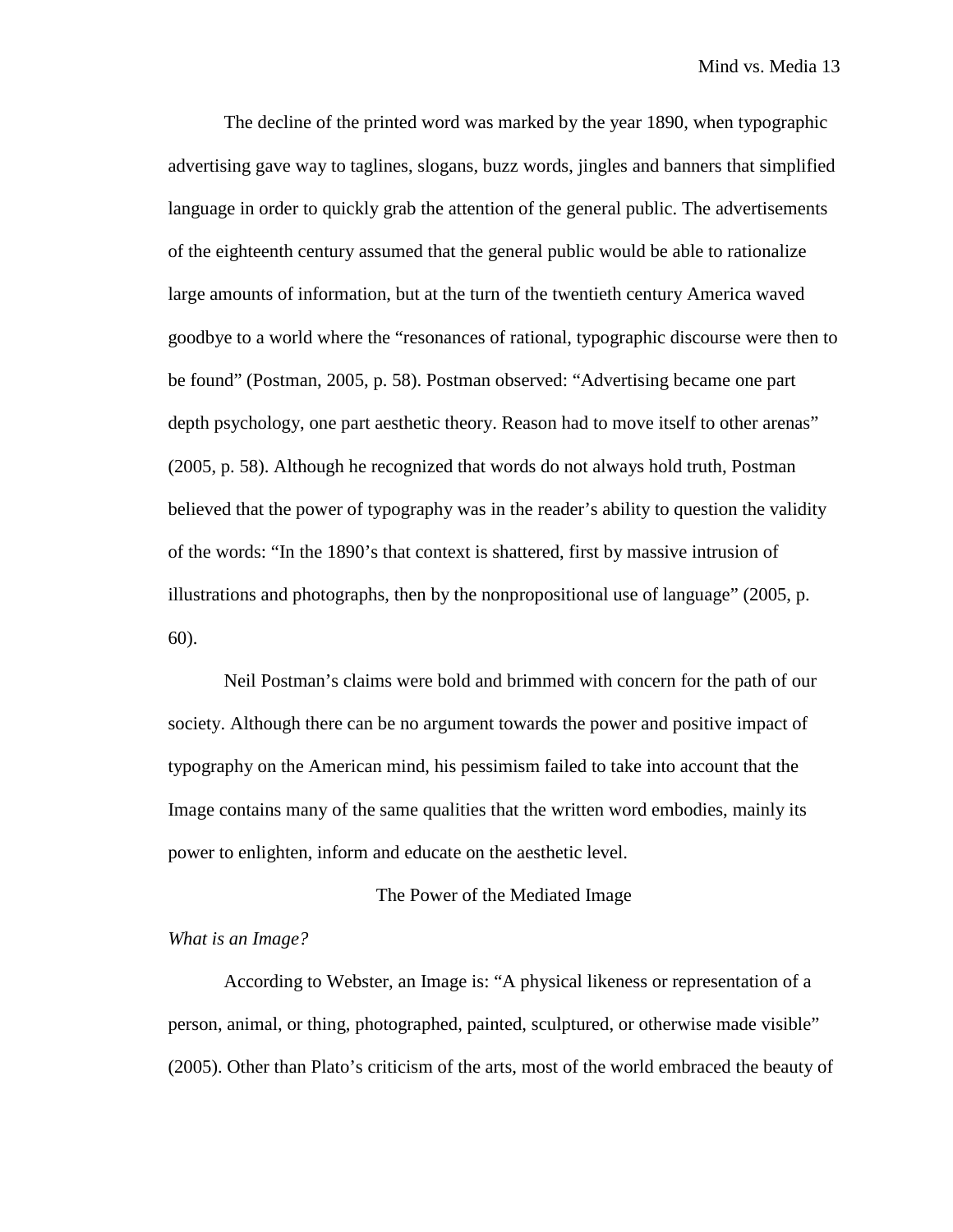the image until the turn of the twentieth century. Until that point, the image was considered an asset to society, especially in artistic mediums. The change was made when technology opened up the door to image manipulation:

Electronic image manipulation arrived in force in the 1980s with a powerful new breed of computers that cost on the order of \$500,000 or more and occupied an entire room. More compact and far less expensive desktop systems soon proliferated. The necessary hardware and software for at least limited image control became available at chain-store prices (Goldsmith, 2009).

With the tools to manipulate the image in the hands of the average American came the ability to alter the way an image is received, in essence the ability to manipulate the mind.

In his book *Languages of Visuality* Beat Allert states: "It seems that the eye has had dominion over all other senses from antiquity until now, and that various regimes of vision and simultaneously existing scopic regimes influence the ways we use language, thus infiltrating our lives" (1996, p. 1). He claims that images are complex things that require insight into the "substructures of thinking where images are translated into words" (1996, p. 2). This is where a defining point is made: the function of typography and the uses of images do not differ in many of their qualities. In essence, they both play necessary roles in one operating cycle: words describe pictures and pictures describe words. This understanding has the ability to alter a worldview and ultimately sheds new light on the image-centered world our culture has established.

*Enlightenment Through a Camera Lense*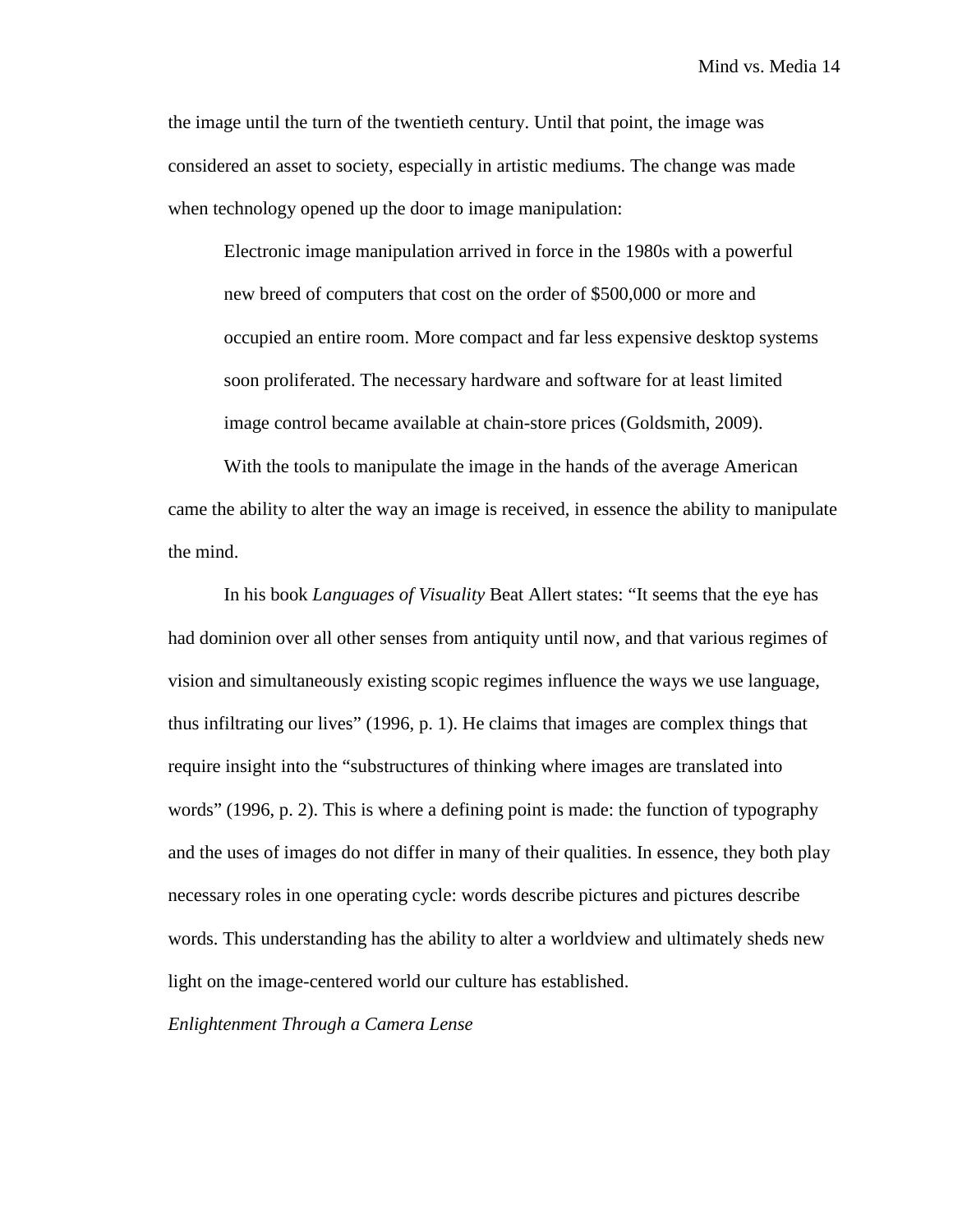*Television: a New Kind of Conversation.* As a result of the institution of the mediated image, America discovered a new way of exchanging information. A different conversation was created, a language spoken through images rather than words. This is mimicked in Postman's theory: "Television gives us a conversation in images, not words" (2005, p. 7). Ultimately, it raises the question that Beat Allert dared to ask:

What are the shifting relations between images and texts, between the visual and the verbal? To what extent are texts visual and images textual? And how literally can we take the notion of "images" in our time when they are . . . increasingly defined by new simulation techniques and computerized vision? (1996, p. 2)

To answer this question, we must look to the uses of the mediated Image in America. Inherent in the tools we use to communicate can be found the new language of our times; their uses, their abuses, and the stain it left on society.

Alexis de Tocqueville, a revolutionary political scientist of the nineteenth century, once said: "The invention of firearms equalized the vassal and the noble on the field of battle; the art of printing opened the same resources to the minds of all classes; the post brought knowledge alike to the door of the cottage and to the gate of the palace" (Postman, 2005, p. 38). Does not the television and the Internet provide an even broader service concerning the reach of knowledge? The British Broadcasting Company (BBC) allows world events to be viewed by any one with a cable cord. It allows instant access and the ability to view the needs of the entire world with the click of a button. Easy and accessible, the television places knowledge at the fingertips and equalizes our culture, allowing the common man to view as much of international events as the president of the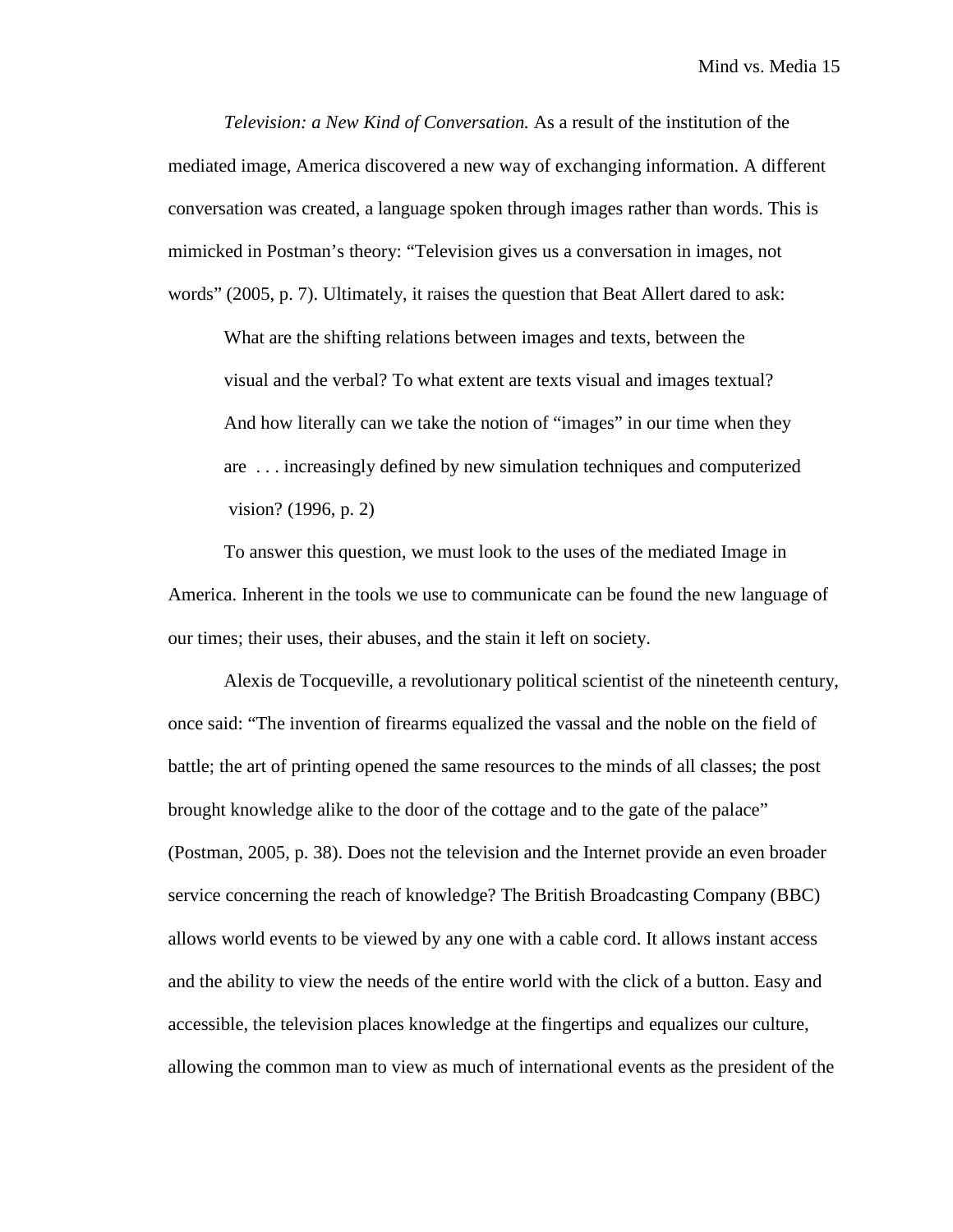United States. In this way, the mediated image accomplishes much of the same educational effects that Postman, de Tocqueville, Plato and Orwell praised of the written word.

In the late 1990s the popular television series *Wishbone* was launched by the Public Broadcasting system (PBS) for four seasons. The show was based upon a dog that lived through literary classics and was aired to encourage and enhance young adolescents learning experiences:

 The live-action series on PBS aims to introduce classic literature to--and help to cultivate a love of reading in--6 to 11-year-olds. The adventures of Wishbone, a winsome Jack Russell terrier, humorously draw on literary works by Dickens, Homer, Twain, Shakespeare, and other immortals . . . distributed 500,000 "Wishbone" teaching sets to elementary school librarians and teachers around the country . . . Participating teachers selected a two-month period . . . to challenge their pupils to read three books preferably classics. (McCormick, 1996)

Because of the television series, a child in grade school could experience the epic wonder of the Iliad, a novel high above the average child's learning capabilities. Although a child lacks the ability to comprehensively read an abridged version of the Iliad, they can see it in video form and understand its themes. To this day, nearly fifteen years later, the power of the images of *Wishbone* are still imbedded in the memory of now college age students. A poll taken at Liberty University of 50 students showed that 42 of them remembered the show and still referenced the images and themes they learned as a child in their college English classes. The power of the mediated image helped them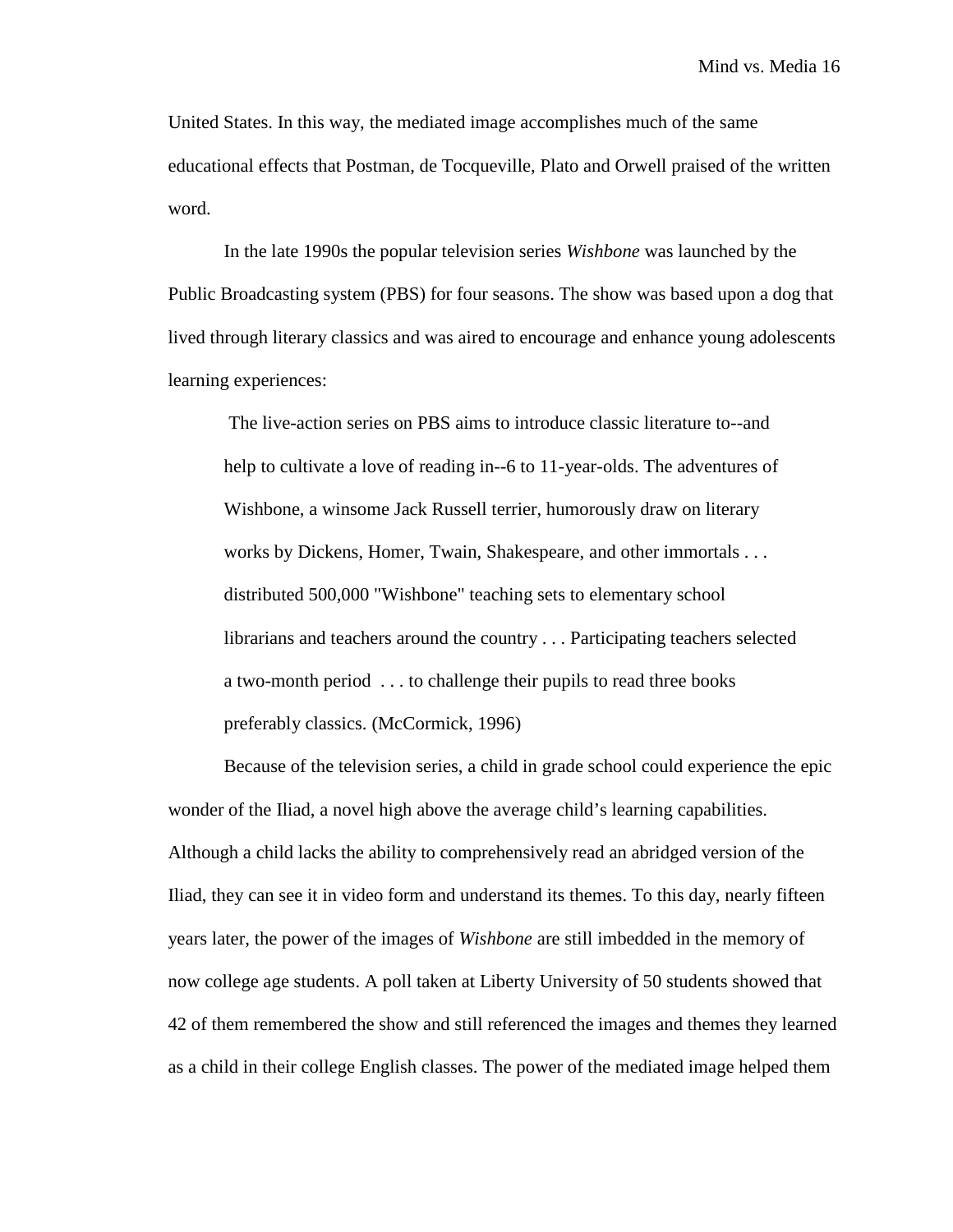to recall and understand works such as *The Odyssey, Romeo & Juliet, Pride & Prejudice*, and many more.

The language of the televised image, our societies new way of conversing with one another, has helped enhance educational principles. Rather than discourage its viewer to read, the images in series like *Wishbone* excite the desire to know more about literary classics. As America continues to infiltrate mediated images into their communication style, the more dependent the image becomes on the written text. The war between typography and images that we have created becomes a figment of the imagination in light of a new relationship: books are turned into images and in return encourage society to look to their source of inspiration.

*The Art of the Film.* Stanley Kubrick once said: "A film is – or should be – more like music than fiction. It should be a progression of moods and feelings. The theme, what's behind the emotion, the meaning, all that comes later" (2009). Like most tools that use the mediated image, the art of filmmaking was never intended to replace fiction. Rather, it was an artistic medium that found its grounds closer to the form of music in its intentions to enhance, through images, the themes within novels and stories. Frank Capra, an award winning film director popularized through his revolutionary film *It's a Wonderful Life* used this description: "Film is one of the three universal languages; the other two: mathematics and music" (2009).

Consequently, some theorists have argued that film brought to life the original intentions of classic literature. Karl Marx stated: "Is the Iliad possible, when the printing press and even printing machines exist? Is it not inevitable that with the emergence of the press, the singing and the telling and the muse cease; that is, the conditions necessary for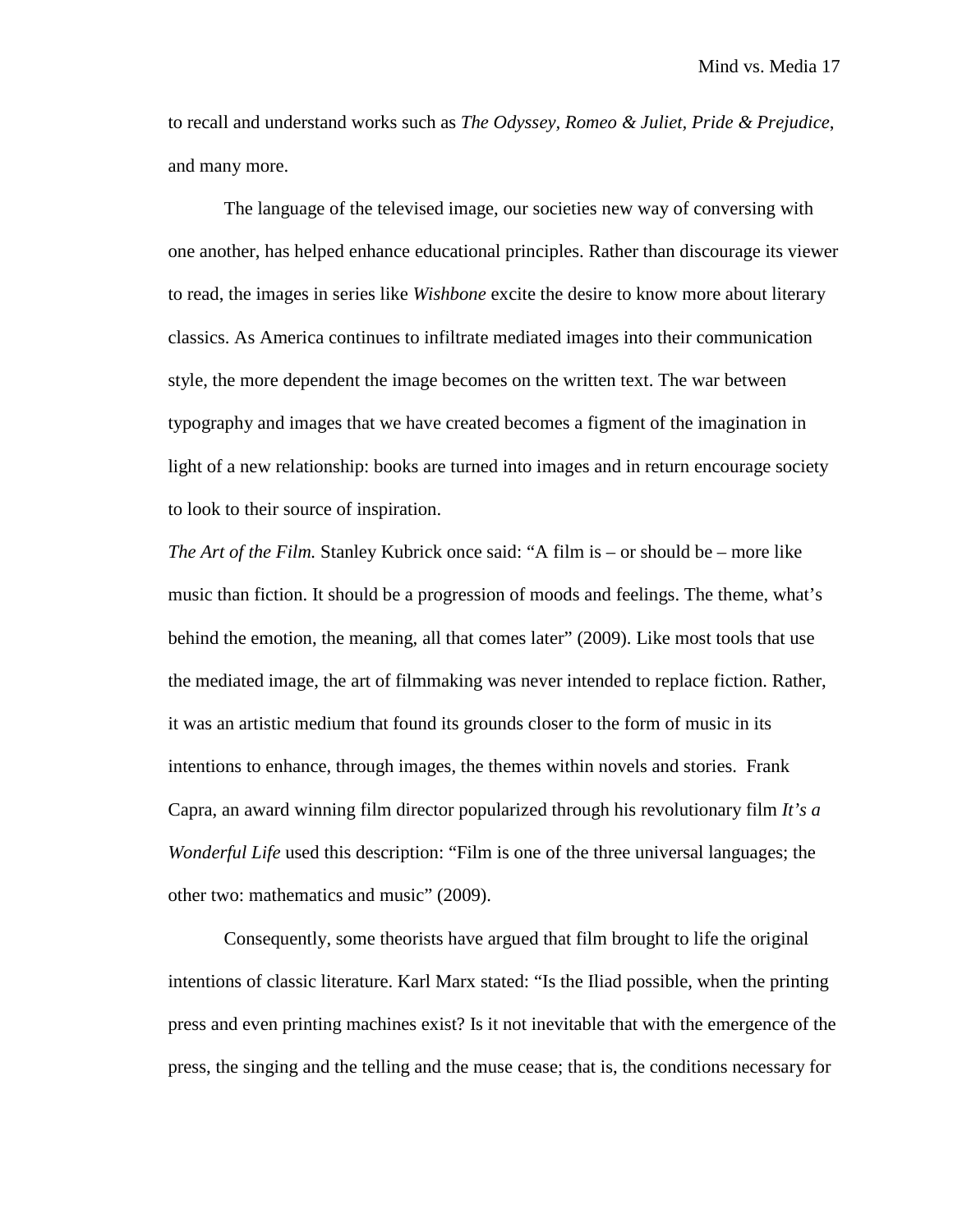epic poetry disappear?" (Postman, 2005, p. 43). The question that follows his is: does not the ability to record a video bring back this lost art form? Is it not more in line with the ancient storytellers of the past, who brought life to these epic tales through their voice and their gestures and the way they used their facial features? Because of the beauty of the mediated image in film, millions of people can now experience the epic wonders of seeing a story performed, rather than read. In this way, the original intentions of texts like *The Iliad* are magnified through the mediated image and in fact do more justice to the story than the words themselves.

In Erwin Edman's book *Arts and the Man*, he states: "The eye is the eye of a human being, and what is visually present may, like the words of prose or poetry, stir imagination" (1956, p. 87). In other words, images rely heavily on the sensational. They require the use of senses such as hearing and sight and by doing so inevitably call the viewer to feel the question being asked by the image. Edman continues:

 It is not sufficient that the picture move us through the vicarious presence on a canvas of a moving object; it must stir us in a more immediate fashion through the direct appeal of sense . . . colors are not simply what they are to the eye; they are associated with sensations or memories pleasant and unpleasant: red with blood, blue with sky, yellow with sunlight and summer, black with mourning, and gray with autumn or with gloom. In some unexplained way, so interrelated are our sensations and our memories.  $(1956, pp. 89 - 90)$ 

 Film calls upon all of the human senses, it encourages the intellect, the memories, and the stories that have been written and the way people have lived them.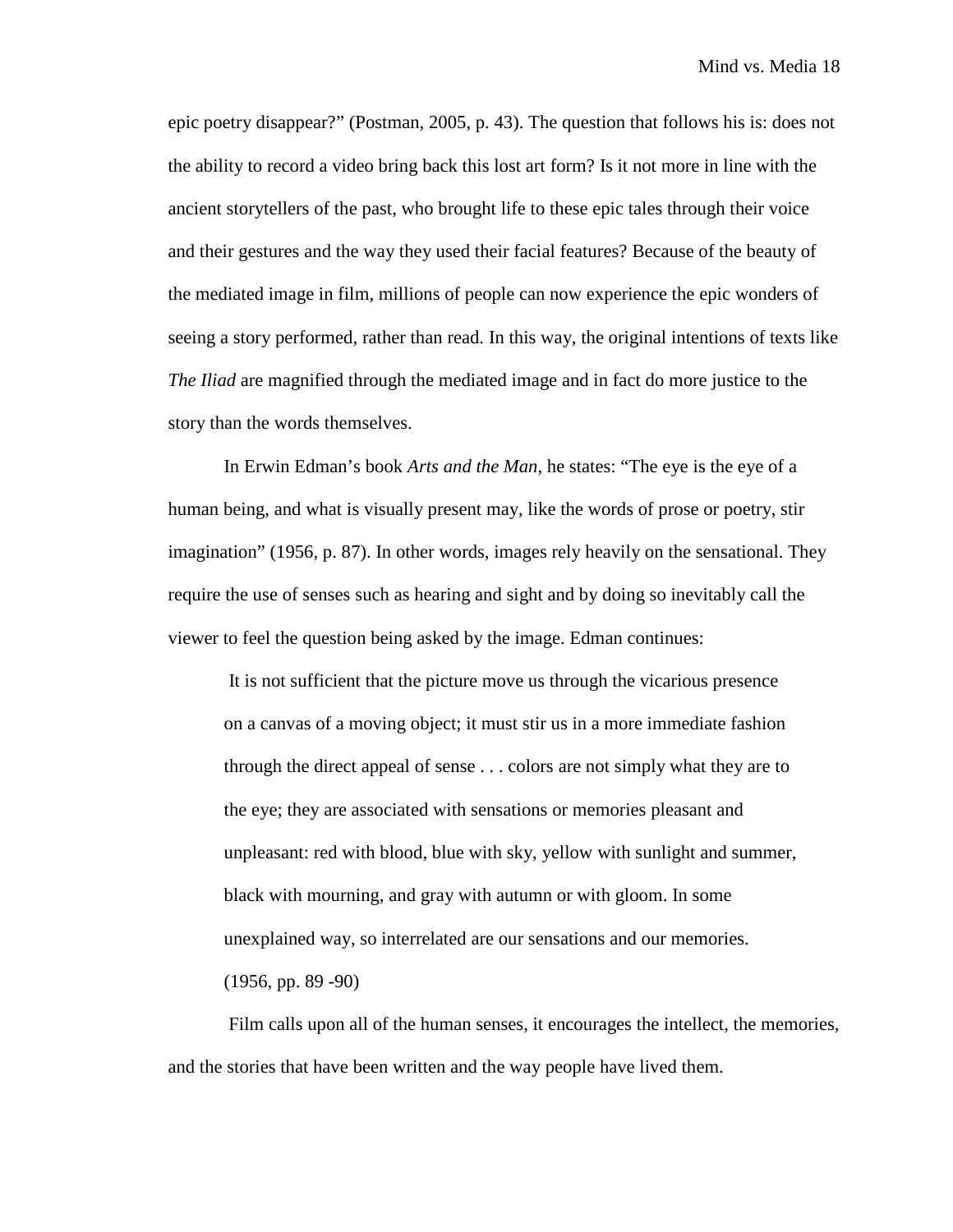Another extension of filmmaking, the creation of the documentary, has continued to rise in popularity over the past decade. Specifically intended to educate and inform, they cover an extensive range of critical issues in our current world:

In the last decade, documentary films have experienced a surge in mainstream popularity, as demonstrated by the financial and critical successes of Fahrenheit 9/11 (2004), An Inconvenient Truth (2006), and March of the Penguins (2005). The public's appetite for documentaries has increased, and the costs for production have decreased. In both developed and developing nations, much of the world has gained access to lower-cost video equipment, to the Internet, and to uploading content on sites such as YouTube or MySpace . . . Cameras of many kinds are worn 24 hours a day, 7 days a week, and material is streamed live on the Internet. (Coffman, 2009) These films, created by both professionals and the average man, shed light on current issues and have the ability to educate millions at a time.

This year, a new non-profit organization called *Give Us names* was created for the specific purpose of producing documentaries to help advertise and bring in funding for other global nonprofits that are suffering financially. Their goal is to use the technology of documentaries to make society aware of the need of non-profits and in turn benefit the well being of thousands worldwide. Without the wonder of video technology, they would not be able to pursue their goal of educating America of the needs of other countries. They rely upon the modern technique of storytelling, an educated and influential process: "Storytelling practices and critical thinking skills are consistently taught in the media classroom, along with technical expertise" (Coffman, 2009). Not much unlike the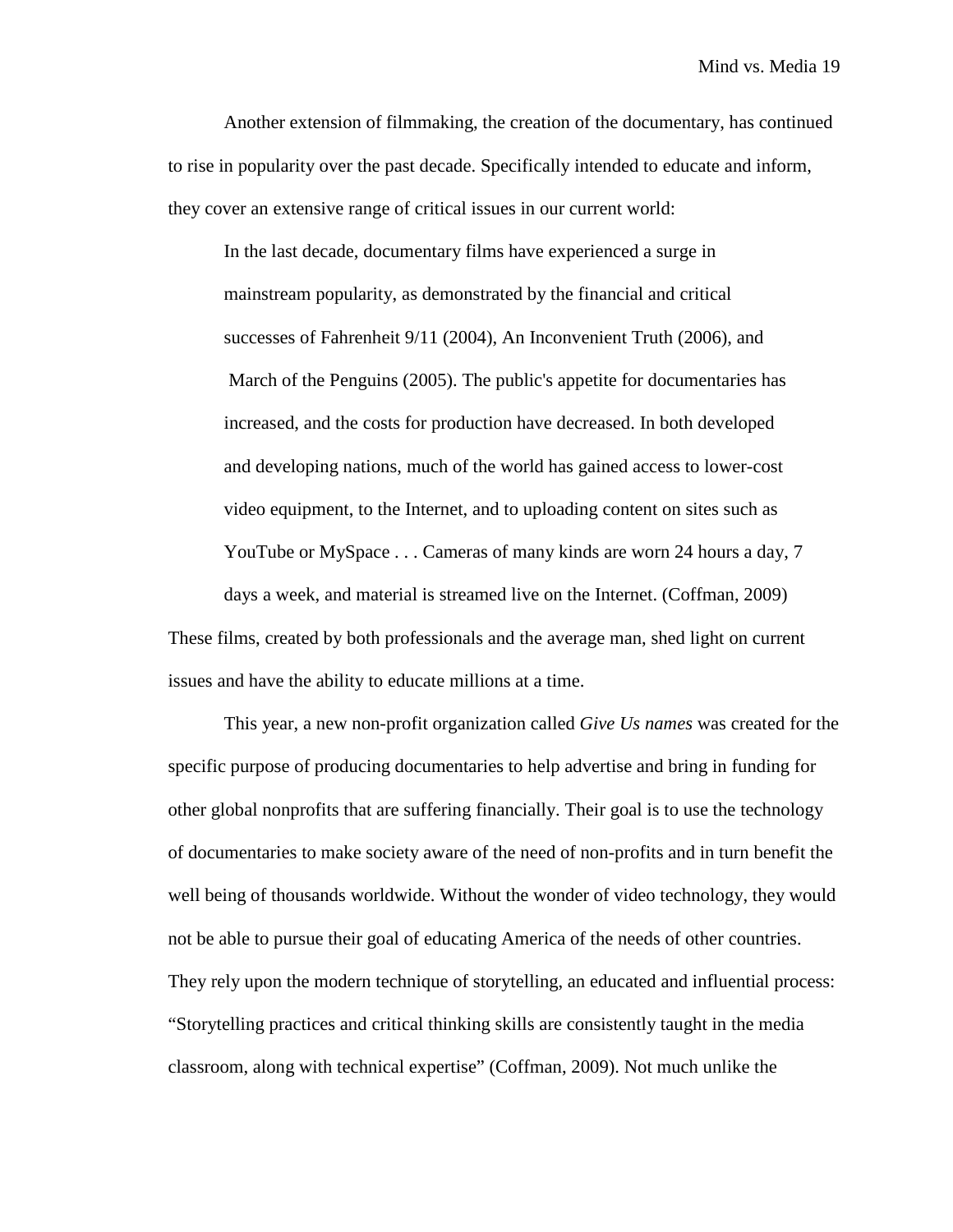disciplines taught for written stories, the art of documentaries rely upon use of image technology and the ability of the mind to critique and analyze information. *A Photographed World.* A discussion of the mediated image would be incomplete without touching upon the art of photography: "Photography is a way of feeling, of touching, of loving. What you have caught in film is captured forever, it remembers little things, long after you have forgotten everything" (Siskind, 2009). A preservation technique, photography captures moments that can define and change a culture.

In December of 1984, *National Geographic* photographer Steve McCurry was sent to Afghanistan to photograph the bloody civil war against the Soviet Union and the tyranny of Marxism. While he was there, he took a picture of an Afghan girl with fiery green eyes and a face of such intensity that the photograph took the world by storm: "What emerged was a searingly beautiful image of a young girl with haunting eyes who came to symbolize the plight and the pain and the strength of her people. National Geographic chose a close-up of the girl as the cover photo for the article, which ran in the June 1985 issue. Her sea green eyes striped with blue and yellow peered with a mixture of bitterness and courage from within a tattered burgundy scarf. The "Afghan girl" touched the souls of millions" (National Geographic, 2009). Even McCurry could not have known the impact his camera had captured that day. Because of his photo, countless Americans became aware of the crisis going on in Afghanistan and the needs of the country in a time of war.

Once again, the similarities between the uses of the image and the uses of typography contain a striking resemblance. In Lambert Zuidervaart's book *Artistic Truth* he quotes: "Both depiction and description participate in the formation and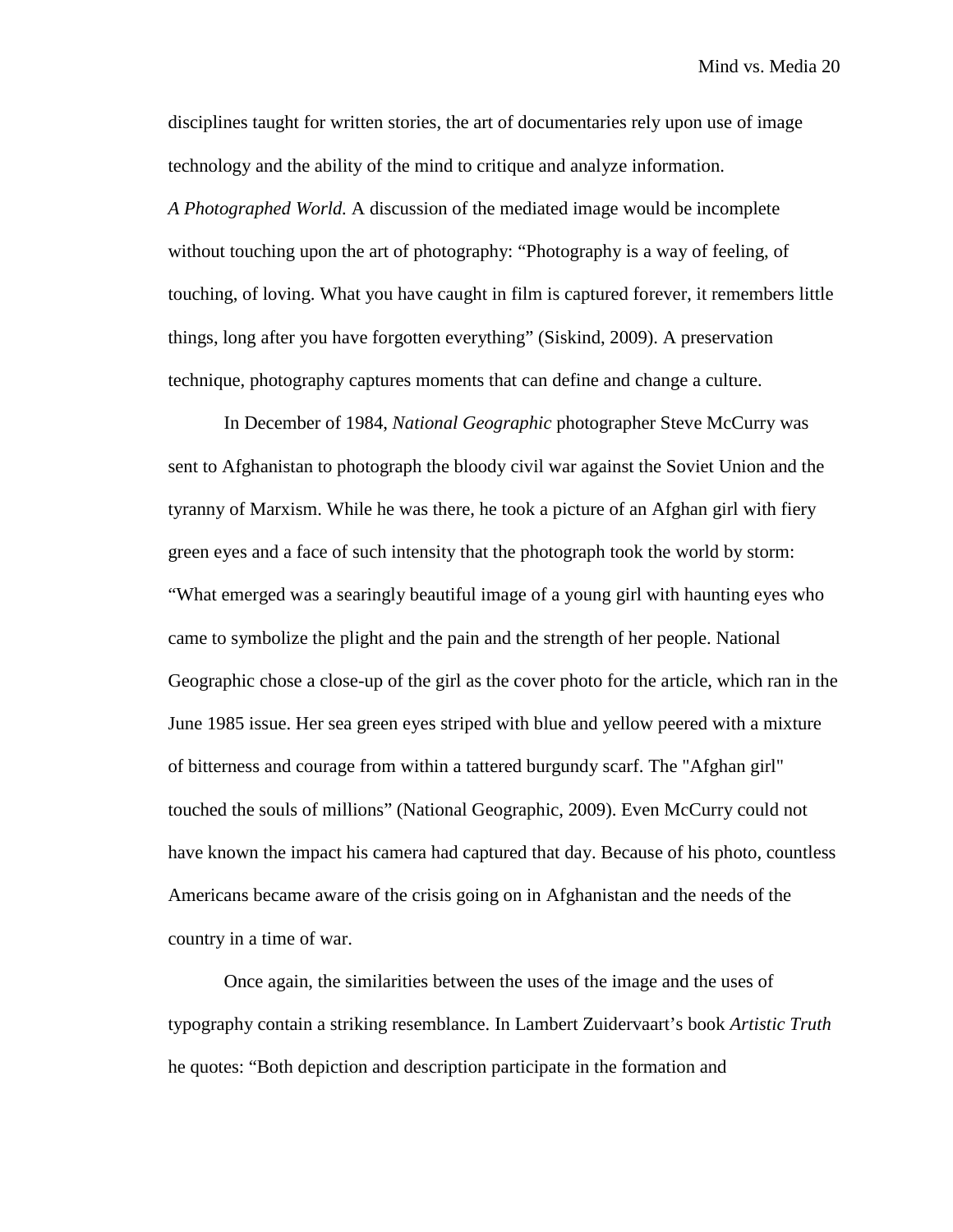characterization of the world; and they interact with each other and with perception and knowledge" (2004, p. 165). A depiction, which is exactly what an image is, calls its viewer to question the validity of the image. Mimicking the same function of words on a piece of paper, the image questions truth and falsities, incites exploration and arguments, and carries an invitation to see something previously undepicted: "In aesthetic experience the emotions function cognitively: we discriminate among them and relate them in order to gauge and grasp the artwork and integrate it with the rest of our experience and the world" (Zuidervaart, 2004, pp. 169-170). Images are not devoid of cognitive development. Mediated images, the pictures that are viewed through the lenses of technology, hold the same qualities that the written text introduced to our American culture hundreds of years ago. The function remains the same, it is simply manifested in a new way of expression.

*Typography is not dead.* It is critical to remember that typography is not dead. Although American culture has changed drastically, it has not changed to the point of losing appreciation for old modes of communication. The institution of the expression of the image did not eliminate the need for a written text. Because of this, it is not false to say that the theories of Plato, Neil Postman, and Aldous Huxley held some holes in their attitude concerning the mediated Image. Like Speer who claimed: "Many a man has been haunted by the nightmare that one day nations might be dominated by technical means" (Huxley, 1958, p. 270). These men became blinded by their concern. They lived in fear that one-day technology would cause mankind to become robotic beings. Aldous Huxley claimed:

The machine is a menace because it robs man of his creativity and makes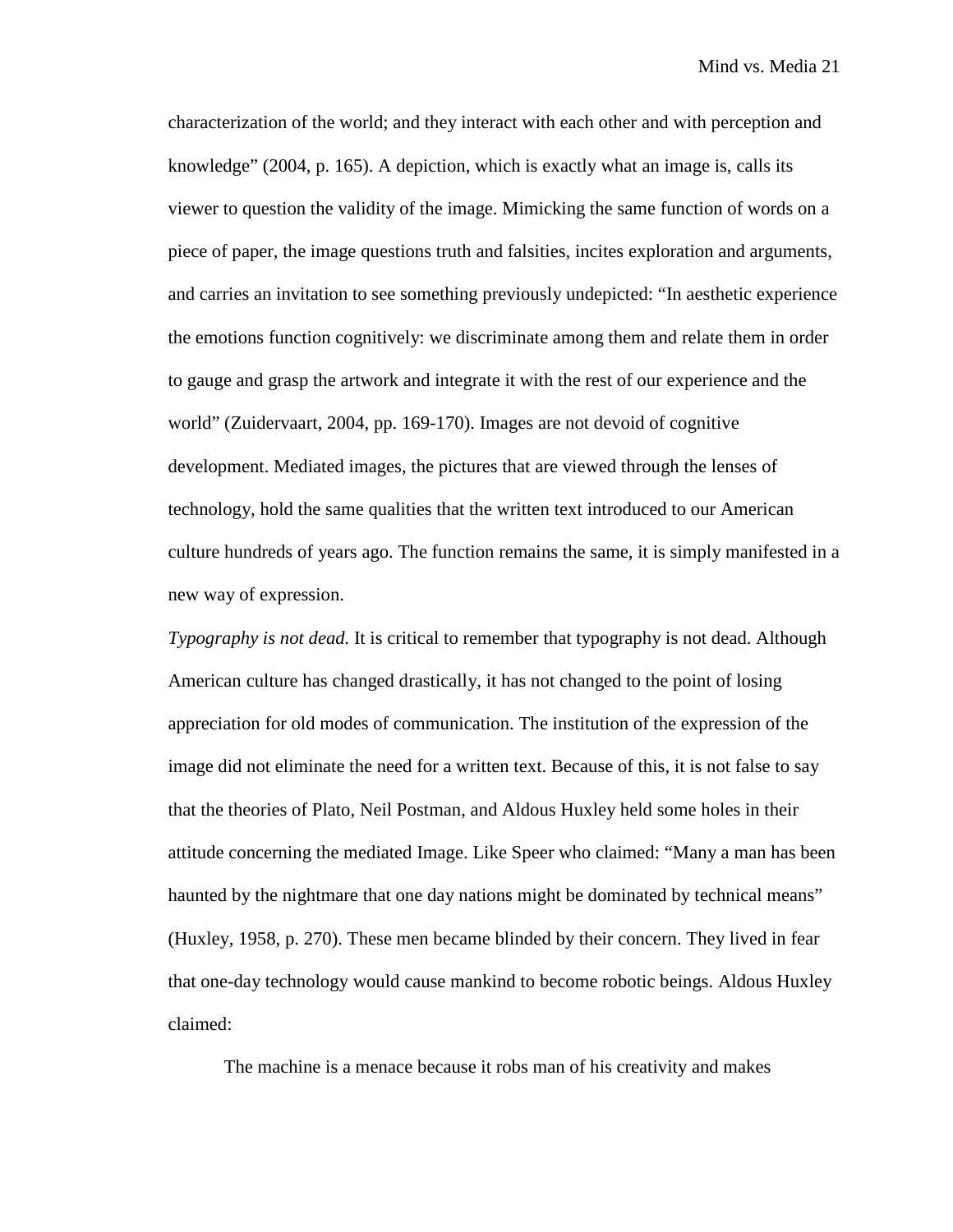merely a passively efficient *robot*. These menaces have killed people's instinctive love of the fully integrated life, and the result is that they lose their sense of values, their taste and judgment become corrupted, and they have an irresistible tendency to love the lowest when they see it. (Birnbaum, 2006, p.156)

The mediated image, although powerful, does not possess the ability to turn an individualistic human into a robot. When these men claimed that television would eliminate the need for books they failed to take into account that a culture's need to rely upon the intuitions of the imagination are as essential to mankind as breathing. People will continue to read, no matter how many movies and televised images are produced, because words are an essential and indispensible form of communication.

Consider the phenomenon of the *Harry Potter* book series: "The Harry Potter series is the most unusual, special counter-cultural phenomenon. An entire generation of readers has read the story several times" (Granger, 2008). The books appeal to a new era of postmodern readers:

Through the characters' choices and realizations, young readers are introduced to the complexities and ambiguities of the contemporary world. Harry and his friends embrace these qualities of postmodern childhood and question injustices established by and through the adult wizarding world. (Chappell, 2008)

The last book of the series sold over 8.4 Million copies the first day it hit the shelves. It proved to the world that children and adults alike still have a thirst to read and have not yet lost their love for the written word.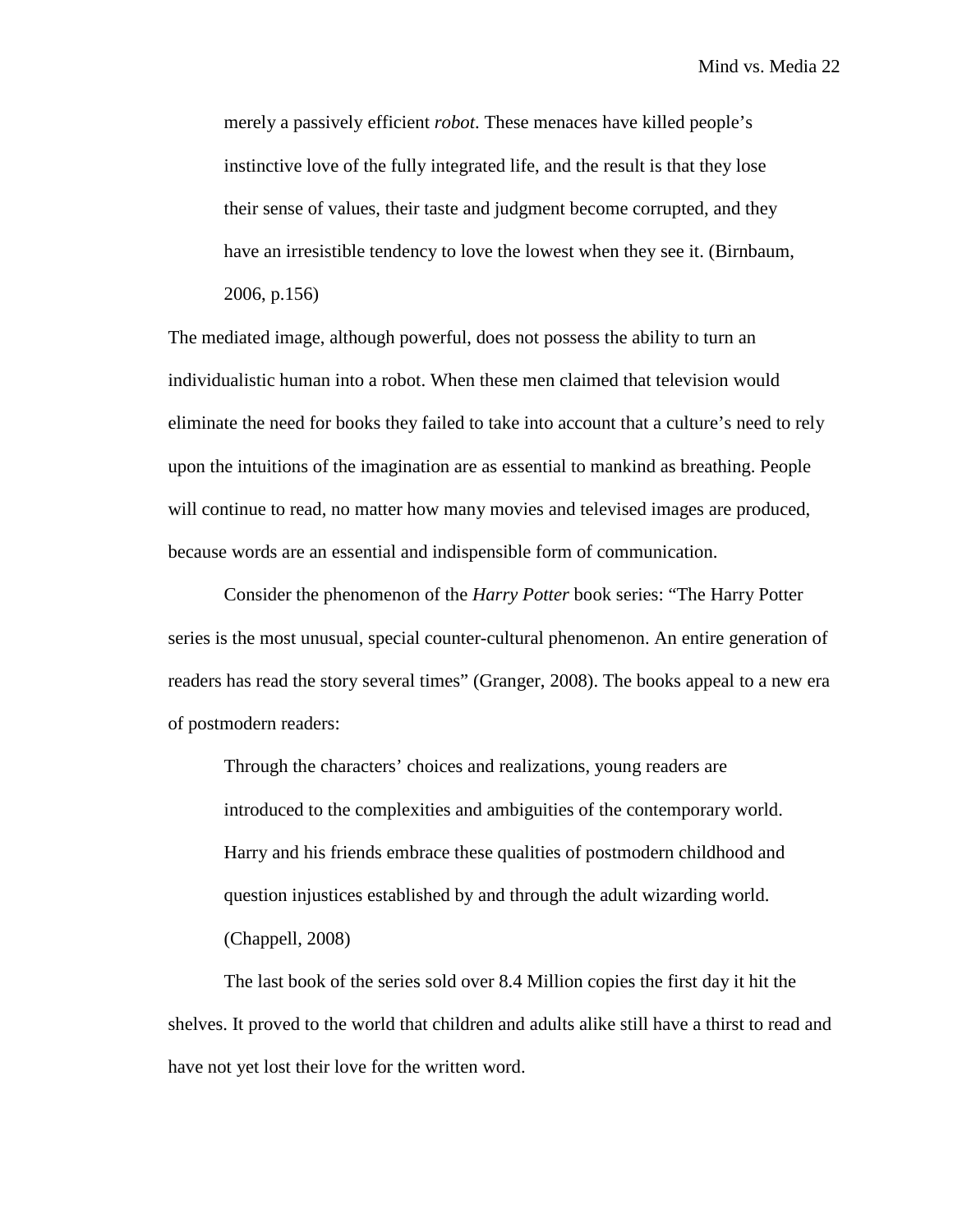### *In Favor of Free Will*

*Postmodernism.* The institution of the mediated image has not changed individualism in American culture. Thomas Jefferson, one the founding forefathers of the United States of America wrote:

We (the founders of the new American democracy) believe that man was a rational animal, endowed by nature with rights, and with an innate sense of justice, and that he could be restrained from wrong, and protected in right, by moderate powers, confided in persons of his own choice and held to their duties by dependence oh his own will. (Huxley, 1958, p. 262)

They believed that mankind was in his nature a free being, and would desire and seek to be free from oppression no matter what the odds. Now more than ever, a few hundred years after these words were written, America remains a culture that prides itself on individualism. Philosophers have come to call this age as the era of Postmodernism, a time that is marked by our culture's desire to be free from judgment and what communication theorists call *Group Think*. Contrary to Huxley's fear that the mediated image would destroy individuality, people have a desire to be involved in an individualistic culture more than they ever did before. They thirst to know and be known, and use digital means to acquire information and shout to the world of their discoveries found in the process.

When Wikipedia hit the world of the Internet no one expected it to become the phenomenon that it was. The site, along with other information search engines such as Encyclopedia Britannica online and Google, receives countless visits daily. According to the Alexa Web Information Company: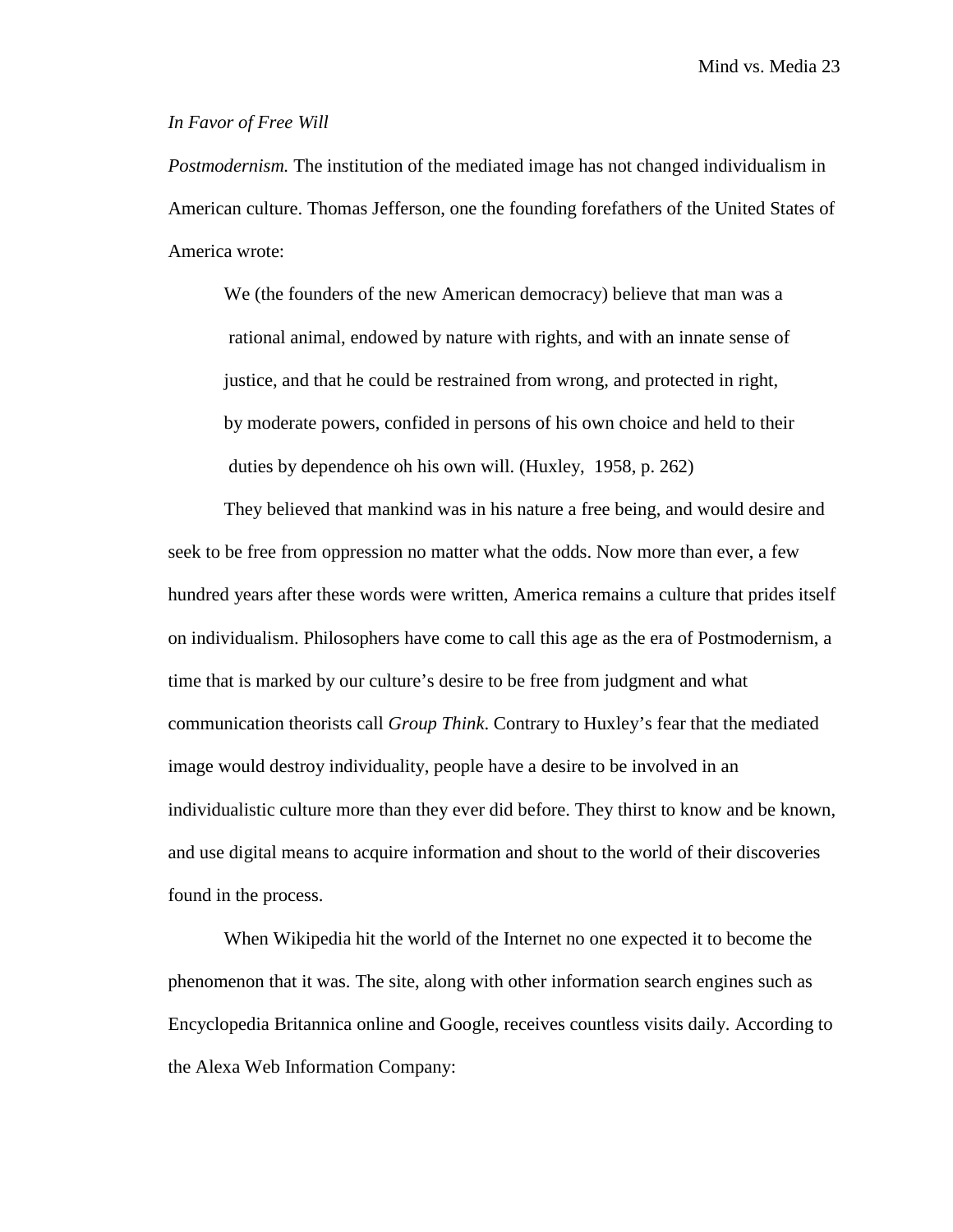Wikipedia is the 12th most visited web site in the USA today, with around 10.65 million users visiting the site daily and a total reach of just shy of 39 million of the estimated 173.3 million Internet users in the USA. The average daily page views per user is 4.8 so their estimated traffic is around 51.16M pageviews/day (2009).

These sites are designed and used as information resources and millions of people visit these sites because they still have a hunger to attain and retain knowledge.

America has changed, for sure. Postman is correct in this regard. Most Americans no longer have the attention span to sit through seven hours of a public discourse, but they have the ability to go through twelve years of education and four more years of college studies. The weight that a high school degree used to hold has been lost in a society that calls for higher education. According to an article in USA Today:

Americans are more educated than ever before, with a greater percentage graduating from high school and college than a decade ago, [U.S. Census data.] Eighty percent of Americans are graduates of high school or higher, compared with 75.2% in 1990, the 2000 figures show. That change came about in part because of a decline in the rate of students dropping out before ninth grade: 7.5% in 2000, compared with 10.4% in 1990. (2009)

The growth of colleges and universities in the United States is unparalleled as people continue to seek higher levels of education. This fact stands as a statement towards the truth that the American people still spend the majority of their time learning and receiving information.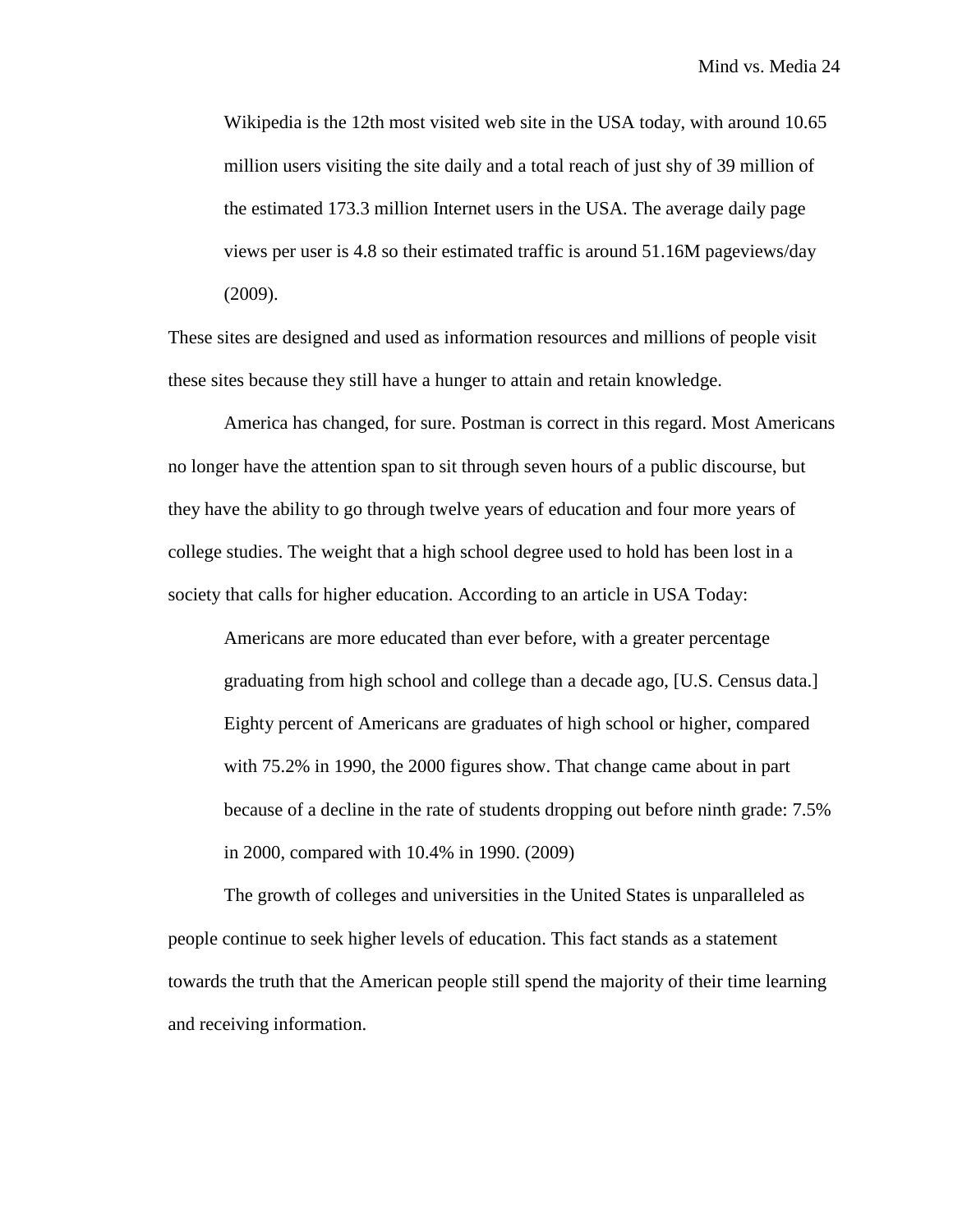# **Conclusion**

## *Point of No Return*

America has the reached a point of no return. In the introduction to Neil Postman's *Amusing Ourselves to Death*, Postman's son writes of a teacher who challenged her students to take an e-media fast to strengthen the claims of the book. The students were required to fast from media and electronic devices for twenty-four hours: all television, cell phones, internet, radio, iPods, etc. To enhance the research for this thesis I conducted a similar experiment among my peers. I conducted a case study with a sampling of five students from Liberty University. Each student was instructed to restrain from the use of the electronic devices and the influence of the media for a twenty-four hour period. Results are as follows:

Student A missed an important update and change to their class assignment for the next day because of failure to check their email account. Student B missed an important phone call regarding a job opportunity. Student C drove to Starbucks to meet a friend for coffee and waited for forty-five minutes unaware that they had received a text canceling the appointment. Student D missed a traffic warning on the radio and was stuck in bumper-to-bumper traffic for two hours. Student E was the only one who had no major occurrences or issues with the experiment.

Four out of five students involved in the case study suffered major repercussions during their e-media fast. It is crippling to attempt to filter the effects of the media out of the daily life routine. To do so would result in being cut off from the life flow of society. It is impossible to be a responsible student and not check the main source of communication between the university and its student: the email. A diligent worker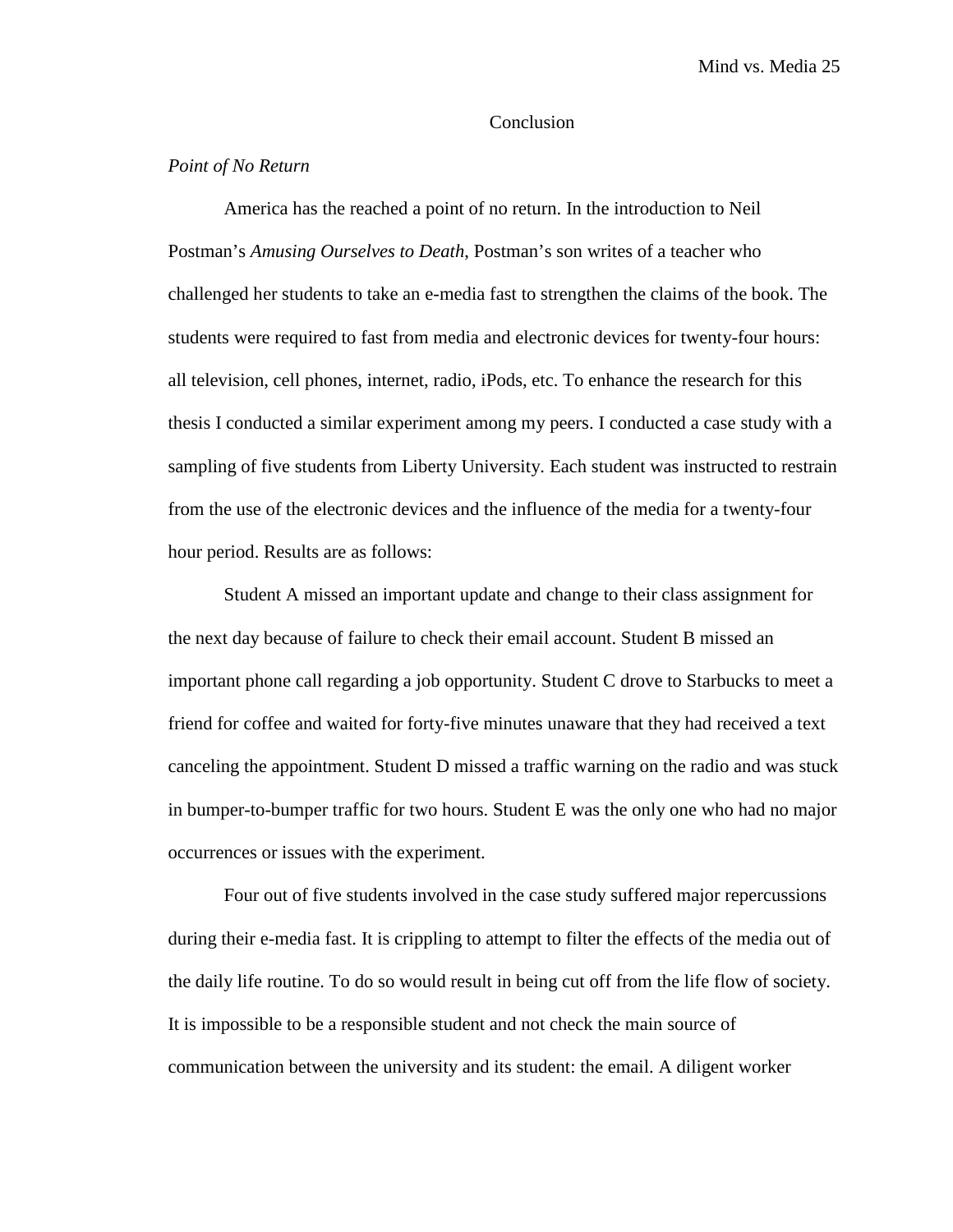cannot reject a phone call from their employer. Travel safety relies on radio warning signals. Failure to watch the news or check the Internet would result in a division from the modern world and its events. The American people can cry for the lost forms of the past, or they can move forward and accept the changes of society.

Like the snowflake, no two humans are yet to be made alike. As long as every human being is entering into the world with different DNA systems, people will continue to think and be individuals. Mankind continues to come out of the womb crying to be heard and will never ultimately be silenced by the television screen. They will continue to read, write, film, photograph and speak in the pursuit of wisdom and knowledge.

Postman's theories were the final extension of a decade long cry of fear: fear of the unknown, fear of the machine, fear of the Robot that could one day take over the world. Along with Orwell and Huxley, he stood on the street corners with large red hexagons declaring: "Stop! Think about what we are doing with our minds!" Some yielded to their warnings, others ignored them. But eventually, the highway of communication moved into the passing lane and crossed over into another state.

With the new millennium came a point of no return. The sun rose in favor of the Image, declared its power, and sent rays of an incalculable effect upon the earth. Neither a drug, nor a death sentence, it stands as a tool that holds the ability to change the world.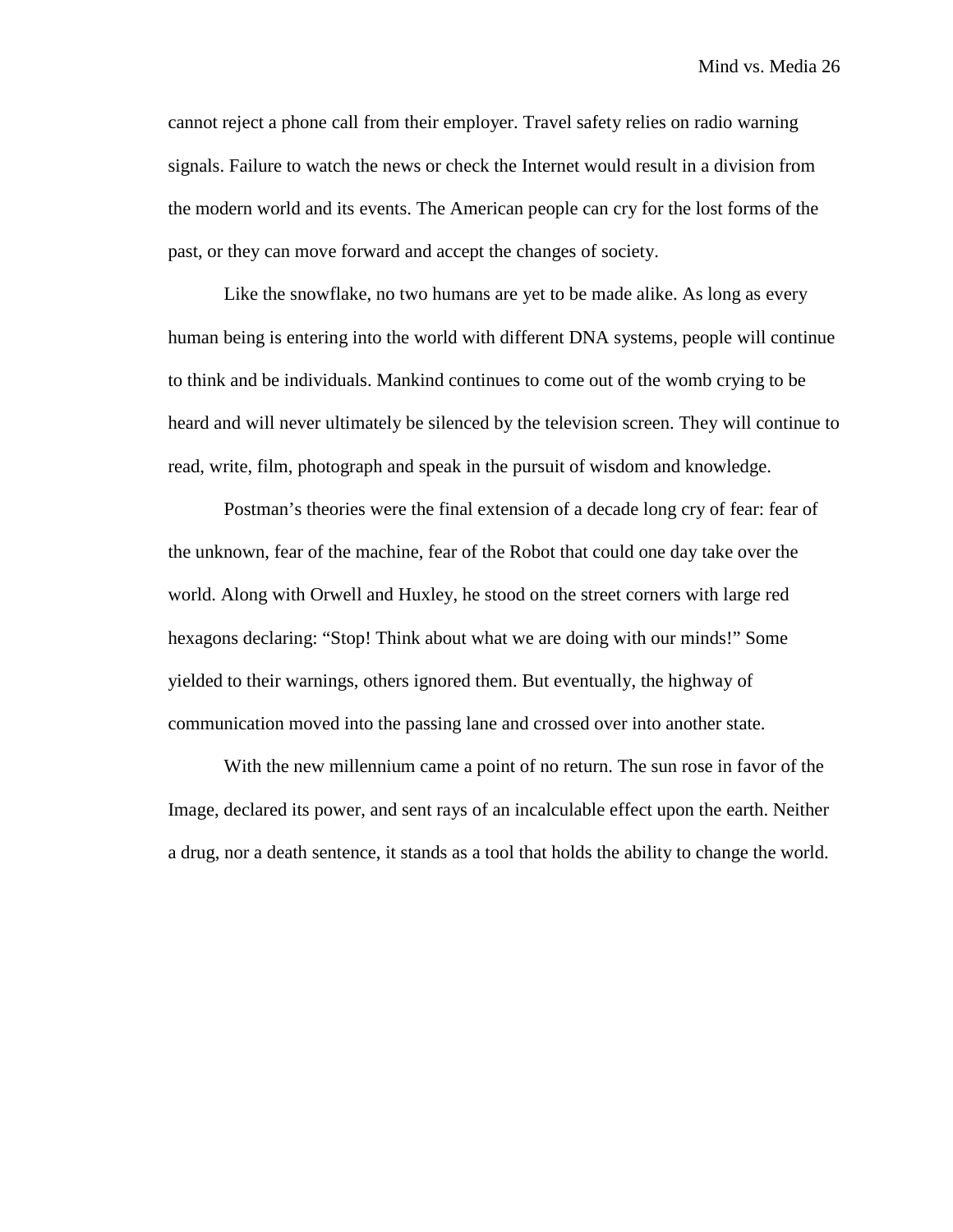### References

Allert, B. (1996). *Languages of Visuality.* Detroit, MI: Wayne State University Press.

Birnbaum, M. (2006). *Aldous Huxley*. Piscataway, NJ: Transaction Publishers.

- Chappell, D. (2008). Sneaking out after dark: Resistance, agency, and the postmodern child in JK Rowling's Harry Potter series. *Children's Literature in Education*, *39*(4), p281-293. Retrieved February 22, 2009, from the EBSCOhost database.
- Clowney, D. (2008) *Plato.* Retrieved January 15, 2009 from http://www.rowan.edu/open/philosop/clowney/Aesthetics/philos\_artists\_onart/plat o.htm
- Coffman, E. (2009). Documentary and collaboration: Placing the camera in the community. *Journal of Film & Video*, *Vol. 61* Issue 1, p62-78. Retrieved January 16, 2009, from the EBSCOhost database.
- Edman, I. (1956). *Arts and the Man*. New York, N.Y: W.W. Norton & Company, Inc.
- Goldsmith, A. (1995) Digitally Altered Photography: The New Image-Makers. *Britannica Book of the Year, 1995.* Retrieved January 31, 2009, from http://search.eb.com/eb/article-9111389
- Granger, J. (2008). Bookbinder. *Touchstone: A journal of Mere Christianity*, *Vol. 21* Issue 10, p28-32. Retrieved January 9, 2009 from the EBSCOhost database.

Henry, T. *Report: Greater Percentage of America Educated*. Retrieved March 5,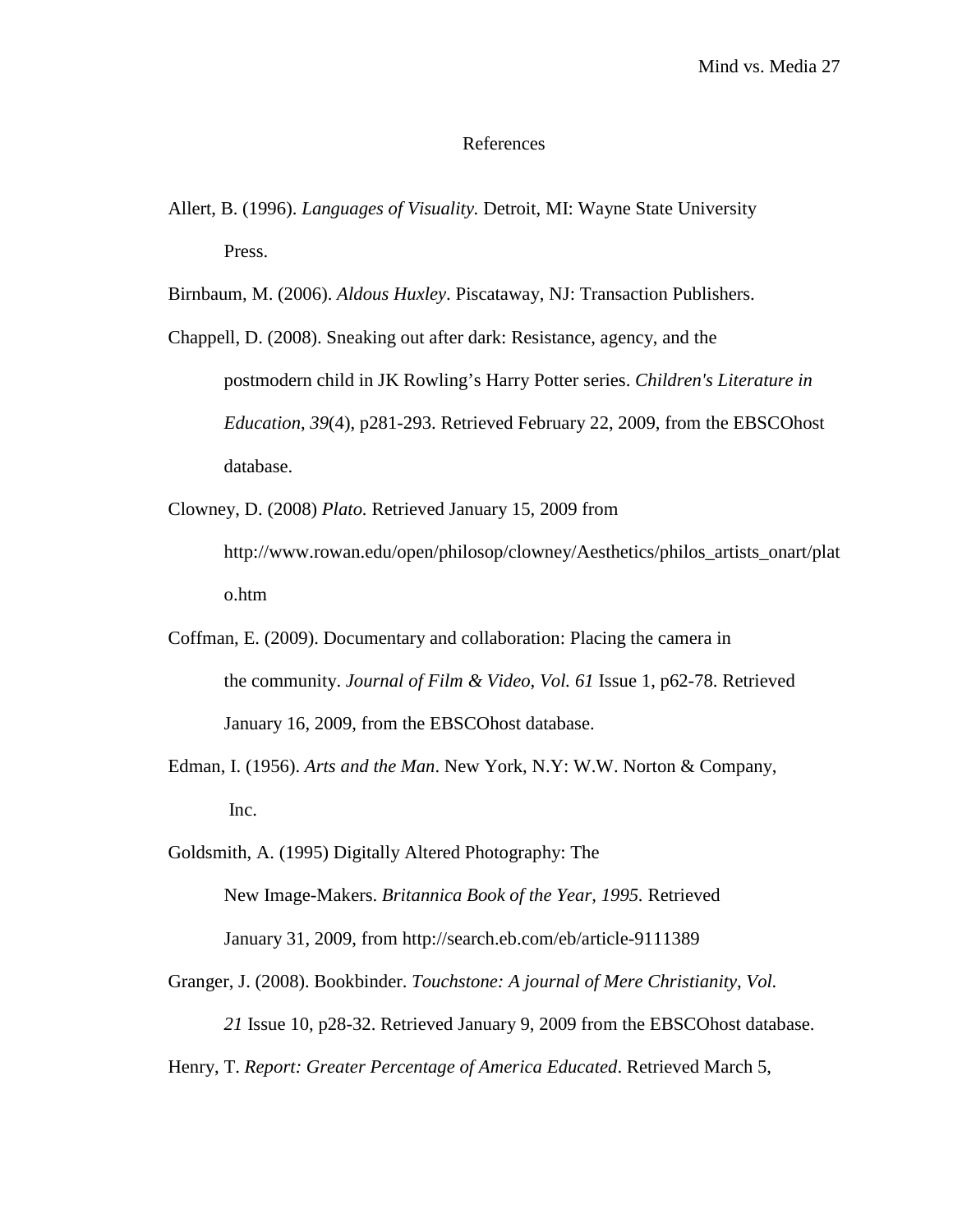2009 from http://www.usatoday.com/news/education/2002-06-05 education-census.htm.

- Huxley, A. (1958). *Brave New World.* New York, NY: Harper Collins Publishers.
- Huxley, A. (1958) *Brave New World Revisited*. New York, N.Y.: Harper Collins Publishers.
- Image. (n.d.). Dictionary.com Unabridged (v 1.1). Retrieved February 03, 2009, from http://dictionary.reference.com/browse/image
- Kubrick, S. *The Essence of Film*. Retrieved January 29, 2009 from http://thinkexist.com/quotes/with/keyword/film/
- McCormick, M. (1996). Polygram video breaks wishbone series.
	- *Billboard*, *Vol. 108* Issue 7, p82. Retrieved January 28, 2009 from the EBSCOhost database.
- *National Geographic Cover features an Afghan girl.* Retrieved January 23, 2009 from
	- http://photography.nationalgeographic.com/photography/photographers/afghangirl-cover.html
- Orwell, G. (2003). *Nineteen Eighty-four.* New York, NY: Penguin Books.
- Plato (1941) *The Republic*. New York, NY: Random House.
- Postman, N. (2005). *Amusing Ourselves to Death.* New York, NY: Penguin Books.
- Price, W. F. (2008). *George Orwell on the Use of the Written Word*. Retrieved January 22, 2009 http://welmer.org/2008/04/14/george-orwell-on-the-use-of-thewritten-word.